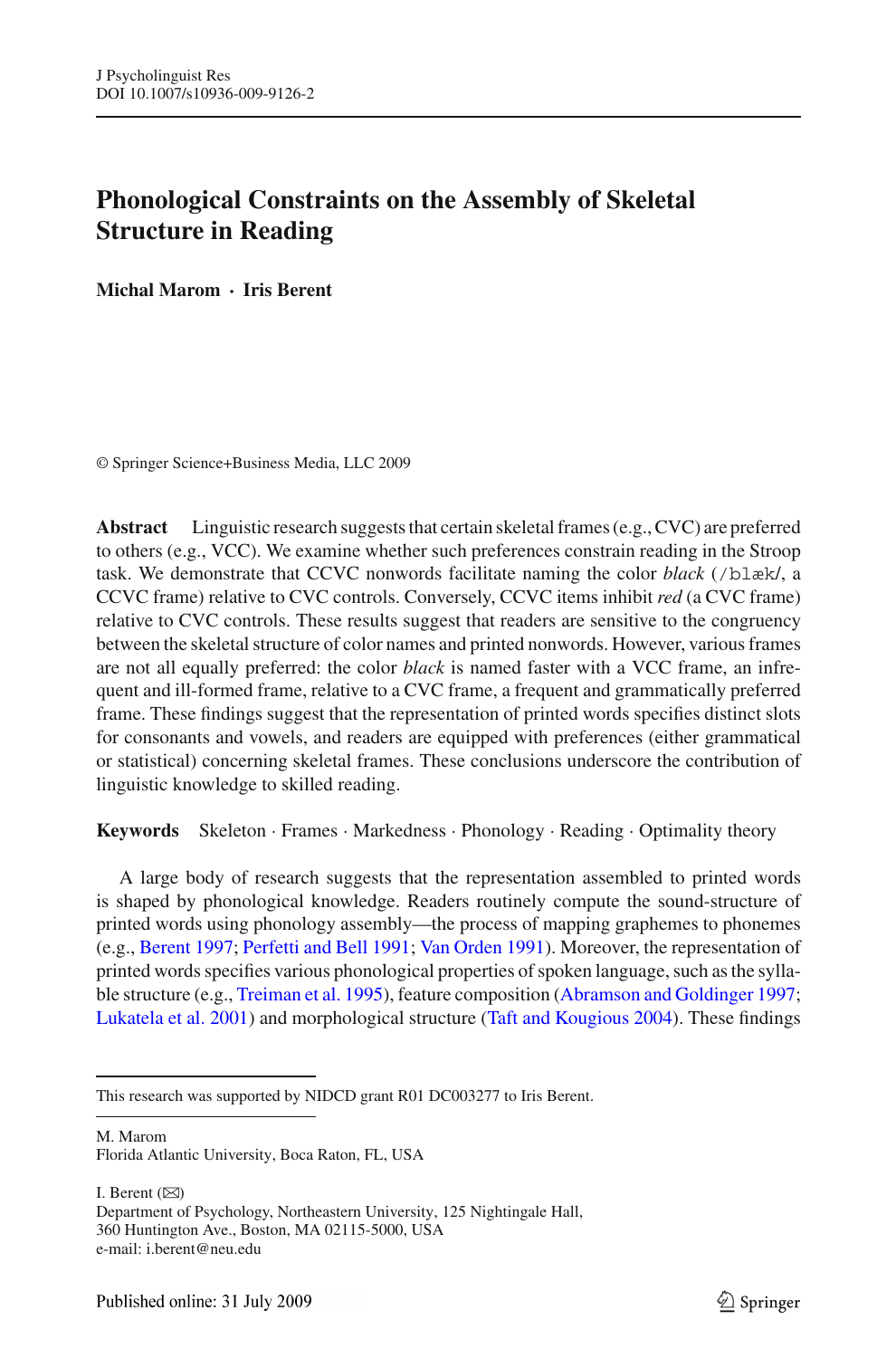<span id="page-1-0"></span>

suggest that the representation of print is shaped by linguistic knowledge. The following research further tests this hypothesis by examining the phonological skeleton—a structure whose role in reading has not been widely explored.

The skeleton captures the word's prosodic structure as an arrangement of abstract timing slots. Each segment is assigned either one or several slots, depending on its length: short segments are assigned a single slot, whereas long ones, such as consonant geminates or tense vowels, are assigned multiple slots. For example, the contrast between the lax and tense vowels in *sit* versus *seat* is expressed by assigning one slot to the lax /I/ in *sit* and two slots to the tense /i/ in *seat.* In some models, consonant and vowel segments are represented by distinct slots [\(McCarthy 1981](#page-21-6)). For example, the words *cat* and *act* are represented as CVC and VCC, respectively (see Fig. [1\)](#page-1-0). Other proposals represent both consonants and vowels by generic X-slots [\(Levin 1985](#page-21-7), for comparison, see [Kenstowicz 1994](#page-21-8)). For example, the words *cat* and *act* are each represented by three generic slots, XXX.

Although the role of the skeleton has been subject to criticism (e.g., [McCarthy and Prince](#page-21-9) [1995](#page-21-9)), experimental findings suggest that speakers are sensitive to skeletal structure. Several studies have demonstrated the effect of the skeleton on the production of spoken words. For example, [Sevald et al.](#page-21-10) [\(1995](#page-21-10)) showed that English speakers find it easier to repeat nonwords that share their skeletal structure (e.g., kem-*til.*fer—CVC-CVC) compared to nonwords that differ on their skeletal frames (e.g., kem-*tilf.*ner—CVC-CCVC). Likewise, [Meijer](#page-21-11) [\(1996](#page-21-11)) observed facilitation in translating English words into Dutch when the target Dutch word (e.g., *das*, a necktie) is preceded by an auditory prime that shared its skeletal frame (e.g., *nok* -DAS[\) compared to mismatching controls \(e.g.,](#page-21-12) *nerf*-DAS). Finally, Costa and Sebastian-Gallés [\(1998](#page-21-12)) report that picture naming is facilitated when the picture is preceded by Spanish words that share the CV structure of its name. For example, the word *cola* (tail, beginning with a CV syllable) was named faster preceded by words beginning with a CV syllable (*nido*) relative to controls beginning with a CVC syllable (e.g., *ninfa*). Similar results are reported in French [\(Ferrand and Segui 1998\)](#page-21-13). Note that in all cases, the effects of skeletal congruency obtained in the absence of segmental overlap (e.g., *pino* and *cesa* do not share segments)—the overlap between the prime and target concerned skeletal structure alone. Additional evidence supporting the representation of the skeleton is obtained in speech errors [\(Fromkin 1973;](#page-21-14) [MacNeilage 1998](#page-21-15); [Stemberger 1984\)](#page-21-5), spelling disorders due to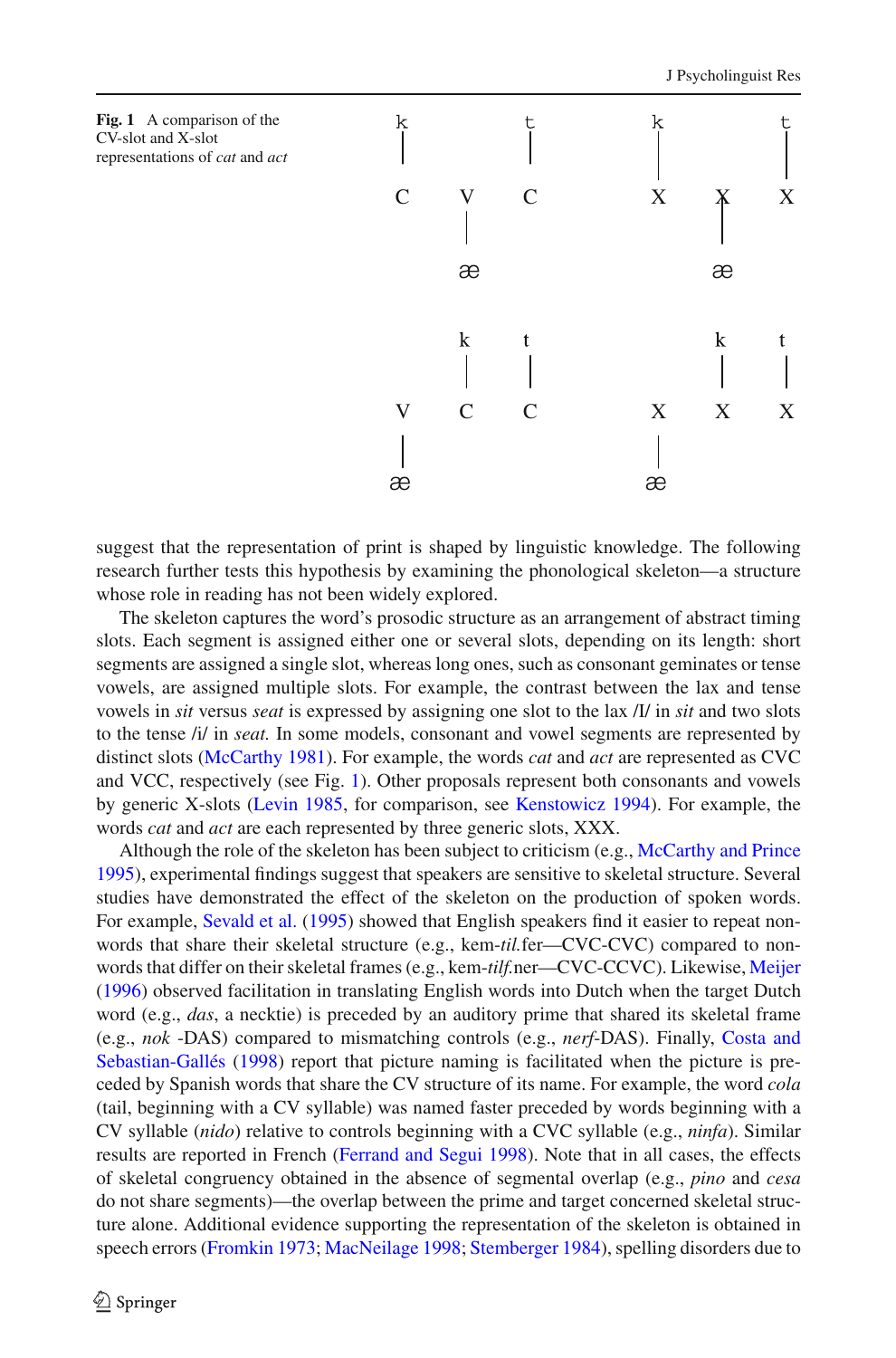neurological damage [\(Caramazza and Miceli 1993;](#page-21-16) [Rapp and Caramazza 1997\)](#page-21-17), and language discrimination [\(Nespor et al. 2003;](#page-21-18) [Ramus et al. 1999;](#page-21-19) [Ramus and Mehler 1999](#page-21-20)); for review, see [Berent and Marom](#page-20-2) [\(2005\)](#page-20-2).

In view of the contribution of the skeleton to the representation of spoken language, one might wonder whether it also plays a role in silent reading. Several results suggest that readers encode the skeletal structure of printed words even when they are not required to articulate them. [Berent et al. 2001](#page-20-3) demonstrated that English readers are sensitive to the skeletal overlap between two printed nonwords—a target, to be named, and a prime, which participants were instructed to ignore (e.g., *fap*—DUS vs. *ift*—DUS). Similar results are reported in Arabic using cross modal priming: [Boudelaa and Marslen-Wilson](#page-20-4) [\(2004](#page-20-4)) found that lexical decision for visual words is facilitated when they are preceded by an auditory prime that shares their skeletal structure (e.g., the shared CVVCVCV frame in [fuuzi<sup>2</sup>a] – [[aaraka] *be surprisedparticipate*). A similar trend was observed in a parallel experiment using visual targets and primes.

Note that these effects of the skeleton are obtained in tasks that require word reading tasks eliciting an intentional processing of the printed stimulus. However, the representation computed under intentional processing might differ form the one computed automatically [\(Tzelgov et al. 1992b](#page-21-21)). A stronger test might gauge the role of the skeleton in nonintentional reading, using Stroop-like procedures: because the processing of the printed stimulus is not required by task demands, such evidence would suggest that the representation of the skeleton might be automatic. Such results have been recently reported by [Berent and Marom](#page-20-2) [\(2005\)](#page-20-2) using a variant of the Stroop task. In their experiments, participants were presented with nonwords printed in color. Participants were asked to name the color of the nonwords while ignoring their contents. The skeletal structure of these nonwords was either congruent with the skeletal structure of the color name or incongruent. For example, the color *red* (a CVC) was presented with either congruent, CVC nonwords (e.g., GOF) or incongruent, CCVCC nonwords (e.g. GROFT). [Berent and Marom](#page-20-2) [\(2005](#page-20-2)) observed faster color naming in the skeletal-congruent condition compared to the skeletal-incongruent condition. For example, CVC nonwords facilitated naming the color *red* (a CVC frame) compared to longer, CCVCC and CCVVC frames. In contrast, when similar nonwords were presented with the color *black* (/blæk/), the pattern reversed: CCVC nonwords now facilitated color naming compared to CVC nonwords or CCVCC nonwords. The observed facilitation by CCVC relative to CCVCC nonwords further suggests that the representation available to readers encodes the phonological structure of /blæk/ (a CCVC), rather than the arrangement of consonant letters in the orthography (a CCVCC). These results demonstrate that readers automatically encode the phonological skeleton of printed words that they are asked to ignore.

These results nonetheless leave several open questions regarding the precise nature of the frames assembled in reading. One question concerns the distinction between consonant and vowel slots. Recall that, on some proposals, the skeleton includes distinct slots for consonants and vowels (a CV-skeleton), whereas other accounts postulate generic slots, irrespective of consonant/vowel quality (the X-slot model). The existing experimental results cannot adjudicate between these proposals. Because in previous work (e.g., [Berent and Marom 2005](#page-20-2); [Boudelaa and Marslen-Wilson 2004](#page-20-4); [Costa and Sebastian-Gallés 1998](#page-21-12); [Ferrand and Segui](#page-21-13) [1998](#page-21-13); [Meijer 1996](#page-21-11)), the incongruent and congruent conditions differed both on the number of skeletal slots and their CV arrangement, it is uncertain which of those dimensions is responsible for the observed effects of congruency.

Another open question is whether readers possess preferences concerning skeletal structure. Previous research has demonstrated that speakers encode various types of skeletal frames. However, there is reason to believe that not all frames are equally preferred. One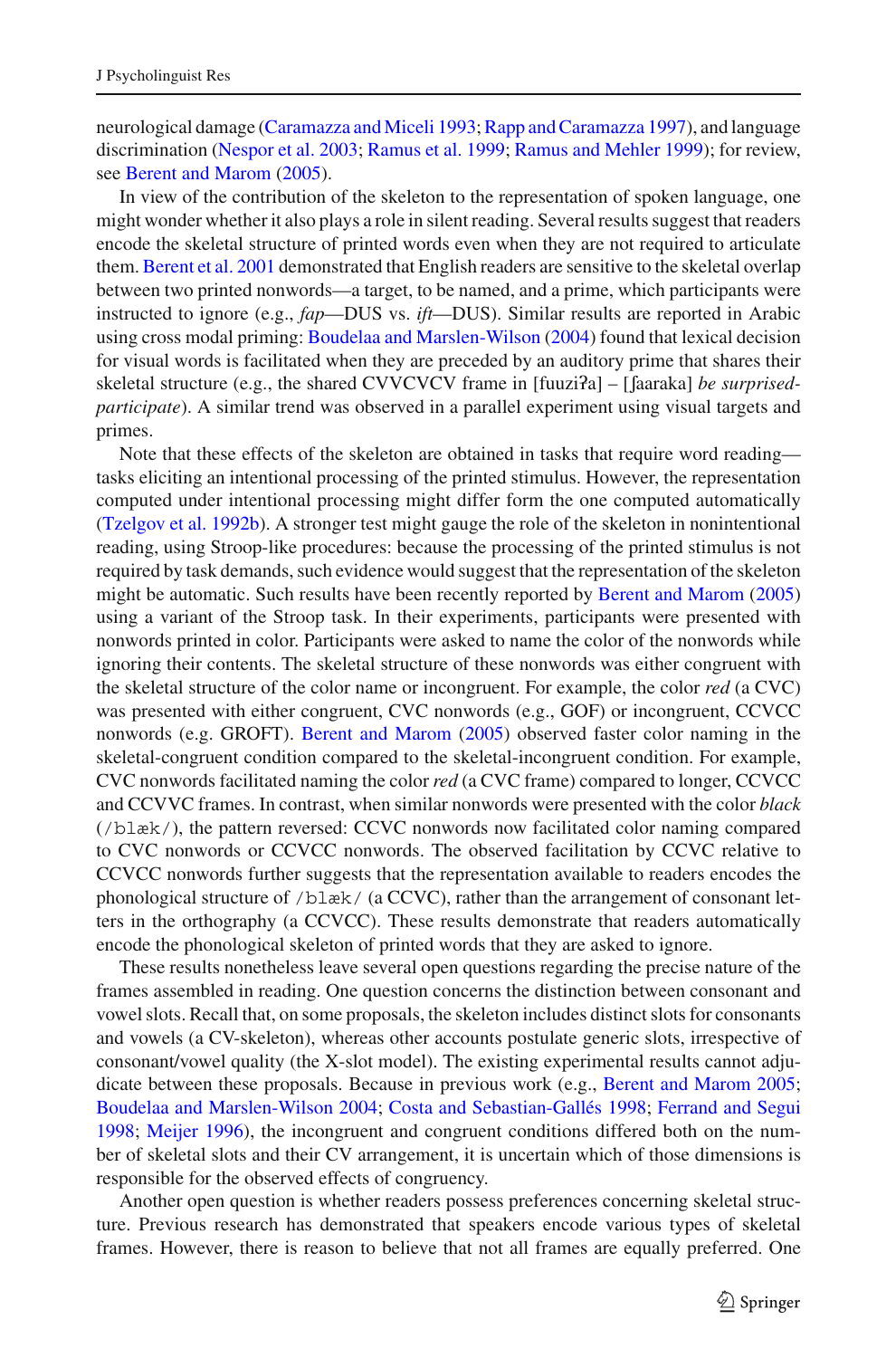|             | Onset (syllables must begin<br>with an onset) | *Complex (complex onsets)<br>and codas are dispreferred) |
|-------------|-----------------------------------------------|----------------------------------------------------------|
| <b>CVC</b>  |                                               |                                                          |
| <b>CCVC</b> |                                               | $*$                                                      |
| <b>VCC</b>  | *                                             | $*$                                                      |

<span id="page-3-1"></span>**Table 1** The violation of two markedness constraints, Onset and \*Complex, by the CVC, CCVC and VCC frame

Constraint violation is indicated by asterisks

indication of such preferences comes from the distribution of various syllable types across languages. For instance, compare the syllables CV (e.g., *begin*) VC (as in *elbow*). Both syllables have a consonant at their edge, either at the onset (CV) or the coda (VC), but they greatly differ on their distribution across languages. Many languages require onsets and disallow codas (i.e., require CV syllables), but no language is known to require coda and disallow onsets (i.e., require VC syllables; [Prince and Smolensky 1993/2004](#page-21-22)). Such distributional evidence suggests that CV frames might be preferable to VC ones. Similar asymmetries concern the structure of the onsets. Across languages, syllables that begin with a simple onset (e.g., CVC) are more frequent than those beginning with a complex one (e.g., CCVC). Moreover, if any given language tolerates the less frequent, complex onset, it is likely to allow a simple onset, whereas the reverse doesn't follow: languages with simple onsets do not necessarily tolerate complex ones [\(Greenberg 1978](#page-21-23)). This observation suggests that frames with simple onsets might be preferable to those with complex onsets.

According to optimality theory [\(Prince and Smolensky 1993/2004](#page-21-22)), the rarity of certain linguistic structures (e.g., VC vs. CV; CCVC vs. CVC) might reflect their violation of universal grammatical well-formedness restrictions, called markedness constraints. For example, the CCVC structure might be dispreferred relative to CVC because the grammar is equipped with a constraint that bans complex onsets and codas (\*Complex), a constraint violated by CCVC, but not CVC syllables. Likewise, the rarity of the VC relative to the CV frame is attributed to a constraint that requires an onset (Onset)—a constraint violated by VC, but not CV syllables. Combining these considerations, one would expect the VCC frame to be particularly dispreferred: not only does it violate the requirement for an onset, but it also manifests a complex coda. Structures violating markedness constraints (e.g., CCVC, VCC) are considered *marked* whereas those escaping constraint violation (e.g., CVC) are relatively *unmarked*. Summarizing then (see Table [1\)](#page-3-1), one would expect the unmarked, CVC frame to be preferred to the more marked, CCVC frame (which violates \*Complex), and both frames to be preferred to the highly marked VCC frame (which violates both \*Complex and Onset). A comparison of the distribution of CVC, CCVC and VCC words in a computerized database of English (an on-line neighborhood calculator, prepared by Mitch Sommers, [http://128.252.27.56/Neighborhood/Home.asp\)](http://128.252.27.56/Neighborhood/Home.asp) is consistent with these expectations: English has 1,338 CVC words, 758 CCVC words, and only 70 VCC words.<sup>1</sup>

The following experiments examine whether such preferences constrain the representations assembled in automatic reading. In particular, we address the following three questions (a) Are readers sensitive to skeletal structure; (b) Does the skeletal structure of printed words

<span id="page-3-0"></span><sup>1</sup> These figures are based on a representation that tags each segment as a single consonant or vowel, irrespective of length.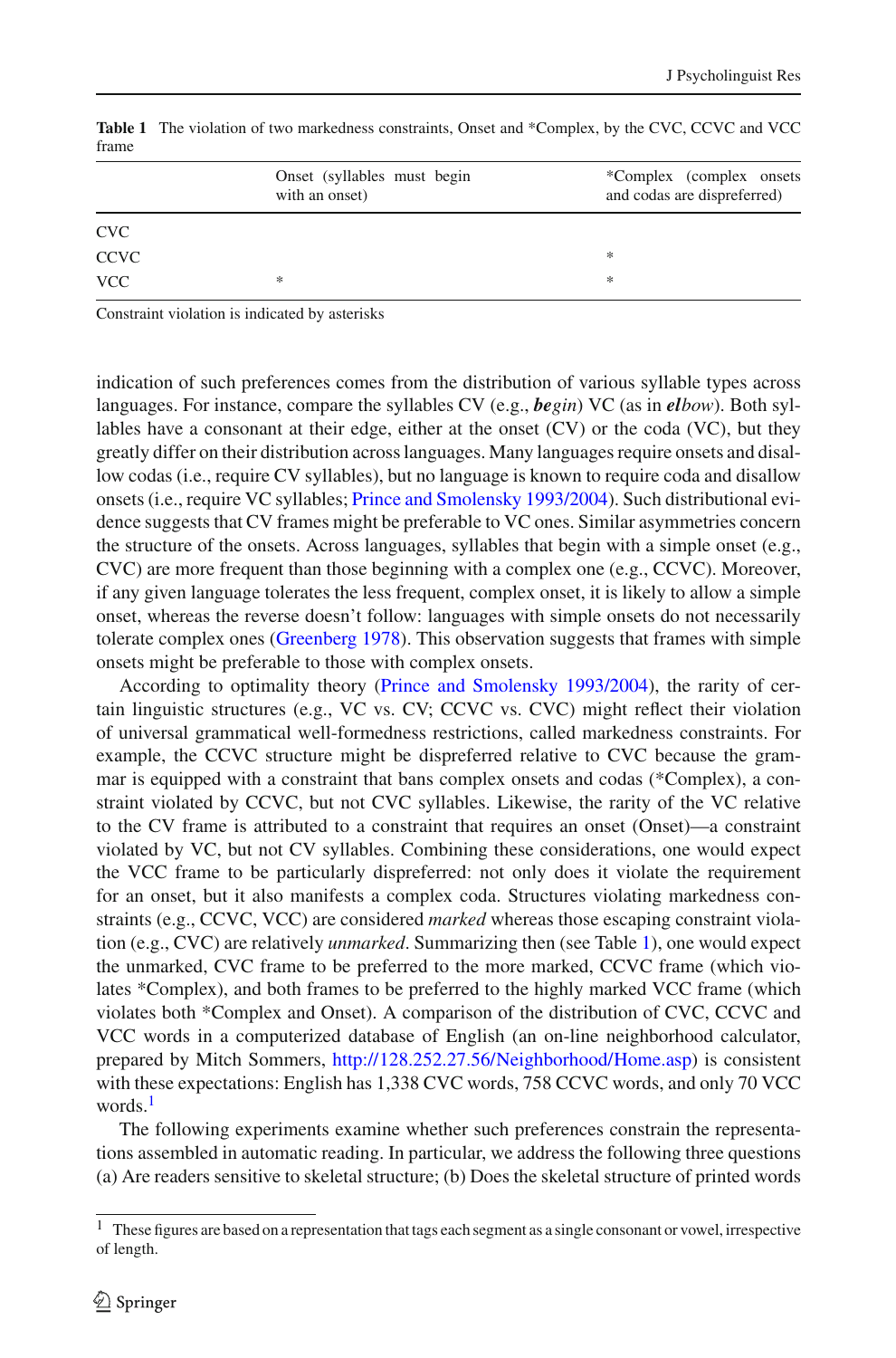assign different slots to consonants and vowels, and (c) Are readers equipped with preferences that favor unmarked skeletal frames to relatively marked ones.

We [examine these questions using the modified Stroop-task employed by](#page-20-2) Berent and Marom [\(2005](#page-20-2)). Participants in our experiments are presented with nonwords printed in color. These nonwords manifest three types of skeletal frames: CVC, VCC and CCVC. In Experiment 1, these frames are presented with the color *black*, /blæk/, a color whose name bears a CCVC frame, whereas in Experiments 2 and 3, these nonwords are presented in *red*, a CVC frame. If readers automatically represent the skeletal structure of printed words, then we expect nonwords whose skeletal structure is congruent with the color name to facilitate color naming relative to incongruent ones. The nature of these effects can further attest to the specific representation of the skeleton. If readers only encode generic X-slots, then they should distinguish the CCVC from the CVC and VCC frames, which, in turn, should not differ. Conversely, if the skeleton assigns distinct slots to consonants and vowels, then CVC and VCC frames should exert different effects on color naming. Our final question concerns skeletal preferences. The three types of frames used in our experiments differ on their markedness and frequency: CVC is both frequent and relatively unmarked, whereas CCVC and VCC are more marked and infrequent. Because the distribution of these frames in English correlates with their grammatical well-formedness, we cannot determine the source of skeletal preferences—whether they are due to frequency, or to markedness (for a dissociation of these factors in another case study, see [Berent et al. 2007,](#page-20-5) [2008\)](#page-20-6). Our interest here is in the existence of such preferences. If speakers are equipped with preferences (either grammatical or statistical) concerning skeletal structure, then dispreferred skeletal frames might be considered less wordlike, hence, they should be ignored more easily than preferred frames. Accordingly, we expect color naming to be faster in the presence of dispreferred frames.

#### **Experiment 1**

Experiment 1 compared the effect of three skeletal frames on naming the color *black*, /blæk/, a color whose name bears a CCVC frame. One skeletal frame, the CCVC frame, was congruent with the skeletal frame of the color name (e.g., GROP). The other two skeletal frames did not match the skeletal frame of the color name (i.e., *incongruent frames*). One incongruent frame had a CVC structure, a structure that is relatively unmarked (e.g., GOP), whereas a second incongruent frame, a VCC, had a relatively marked structure (e.g., OSP, see Table [2\)](#page-5-0). Note that these two frames are matched on their number of slots, and differ solely on their consonant-vowel sequencing. Moreover, most nonwords with congruent and incongruent frames shared no letters or phonemes with the color name *black*—congruency concerned only skeletal structure. If participants are sensitive to the congruency of skeletal frames, then color naming should be faster in the presence of the congruent, CCVC frame, relative to the incongruent VCC and CVC frames. If skeletal frames further assign different slots to consonants and vowels, and if unmarked CV-frames are preferred to marked frames, then readers should be able to ignore the marked VCC frame more easily than the CVC frame. Accordingly, color naming should be faster with the incongruent VCC frame relative to the unmarked incongruent CVC frame.

As a further test that readers process the printed stimulus, our experiment also included a replication of the standard Stroop manipulation [\(Stroop 1935](#page-21-24)). To this end, we presented participants with several color words displayed in color. These color words were either congruent with the color name (e.g., the word *black* presented in the color black), or incongruent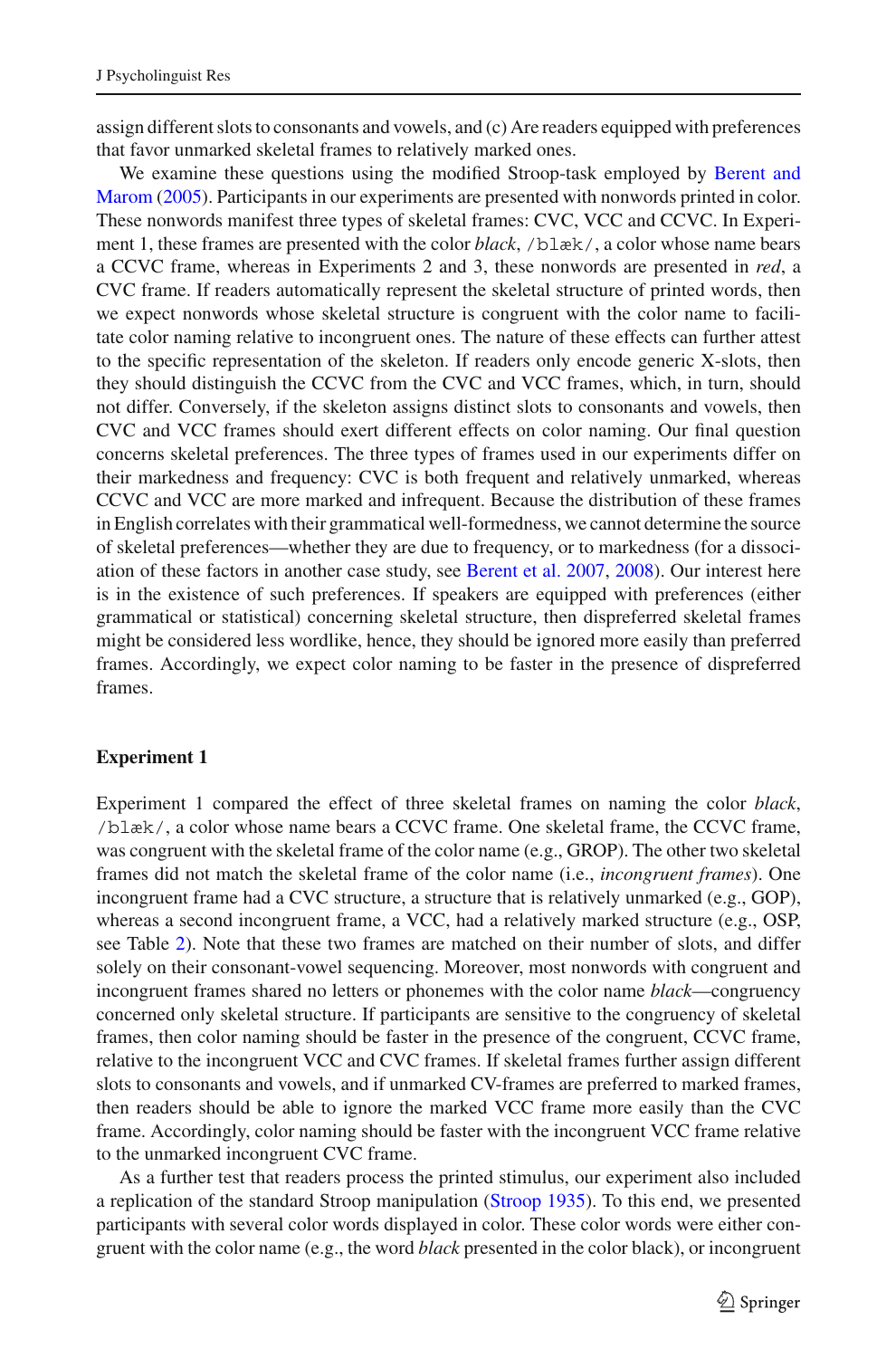<span id="page-5-0"></span>

| <b>Table 2</b> An illustration of the<br>skeletal congruency targets for | Skeletal congruency            | Skeletal frame | Non-word    |
|--------------------------------------------------------------------------|--------------------------------|----------------|-------------|
| the target color <i>black</i> used in<br>Experiment 1                    | CV-congruent<br>CV-incongruent | <b>CCVC</b>    | <b>GROP</b> |
|                                                                          | Unmarked                       | <b>CVC</b>     | <b>GOP</b>  |
|                                                                          | Marked                         | VCC.           | <b>OSP</b>  |

(e.g., the word *pink* presented in the color black). Thus, our experiment examines two forms of congruency: color-congruency (the standard color-word Stroop interference), and skeletal congruency (the congruency between the color name and the skeletal structure of colorunrelated nonwords)—the target of our investigation. If readers encode some aspects of the unattended printed stimulus, then we expect them to demonstrate the typical color-congruency effect: color naming should be inhibited in the incongruent relative to the neutral color condition, and, possibly, facilitated in the congruent relative to the neutral condition. Of interest is whether readers also encode more subtle aspects of letter strings they have never seen before—the skeletal structure of nonwords.

# **Method**

### Participants

Forty-three Florida Atlantic University students took part in the experiment in partial fulfillment of their course requirements. They were all native English speakers and skilled readers, with normal or corrected vision. Reading skill was assessed by means of a non-word reading test that was assigned to each participant at the end of the experimental session.

# Materials

The materials included two groups of printed stimuli designed to examine the effect of skeletal-congruency (the congruency between the skeletal frame of the color name and the skeletal frame of non-words) and color congruency (the congruency between written color words and their color) on color naming.

#### *Skeletal-Congruency Targets*

The skeletal-congruency materials included 72 experimental targets and 144 filler trials. These items were all non-words that were orthographically and phonologically legal.

The main set of skeletal congruency trials (hereafter, the experimental trials) manipulated the congruency between the skeletal structure of printed nonwords and the skeletal structure of the color *black*. The nonwords were arranged in trios. Members of the trio were matched on their segmental contents and differed on their skeletal structure. One member of the trio exhibited a CCVC skeletal frame (e.g., GROP), a frame congruent with that of the color name (a skeletal-congruent condition). The other two members differed from the skeletal frame of *black* (skeletal incongruent conditions), and had either a VCC frame (e.g., OSP), or a CVC frame (e.g., GOP). The incongruent VCC frame violates two markedness constraints and is therefore relatively marked, whereas the incongruent CVC frame does not, and is therefore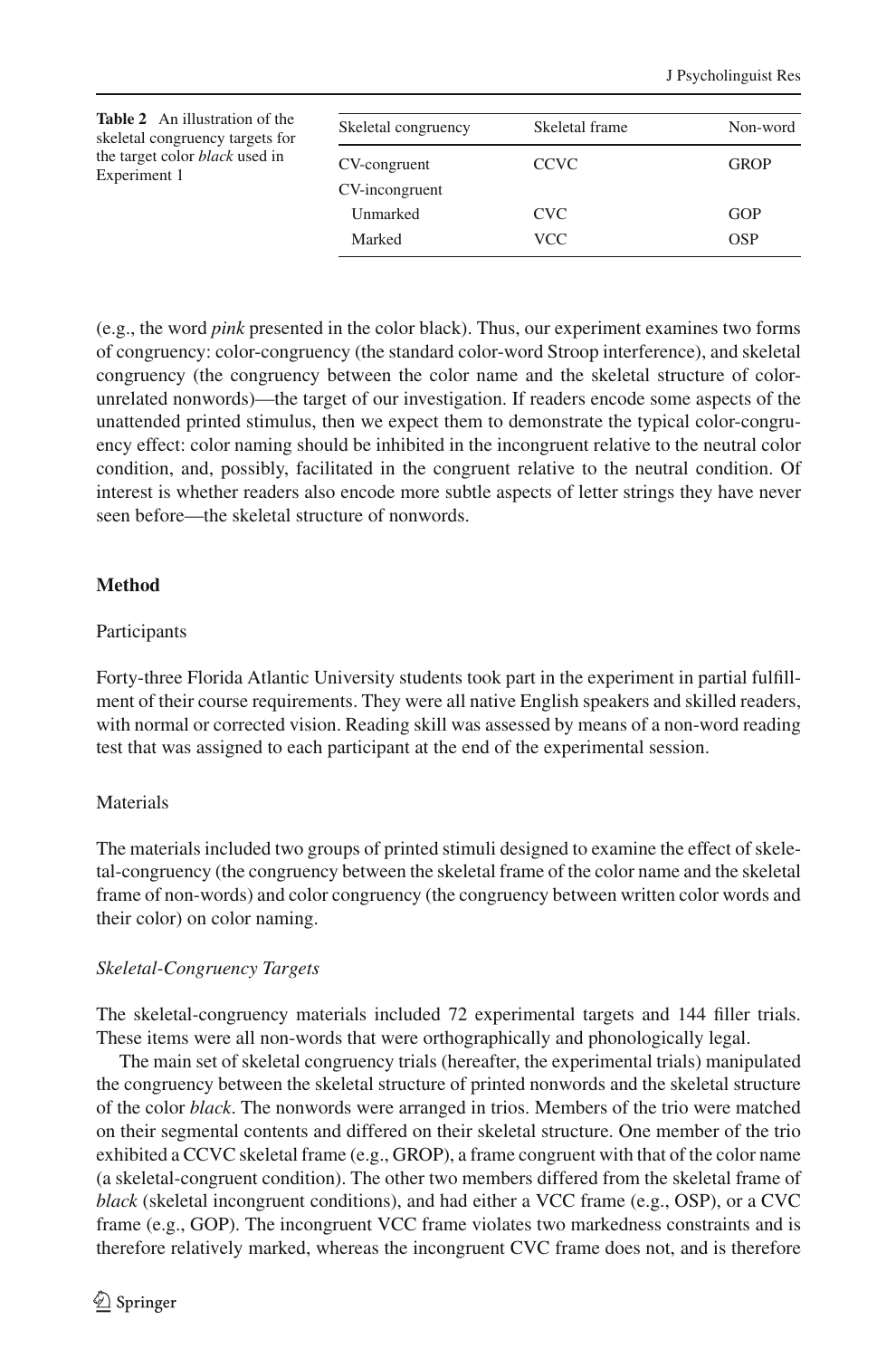<span id="page-6-0"></span>

|             | Coltheart N |      | Neighbors' summed-frequency |         |       | Bigram count |         | Bigram frequency |  |
|-------------|-------------|------|-----------------------------|---------|-------|--------------|---------|------------------|--|
|             | Mean        | SD.  | Mean                        | SD      | Mean  | SD           | Mean    | <b>SD</b>        |  |
| <b>CVC</b>  | 9.17        | 4.86 | 1659.58                     | 2847.49 | 10.17 | 3.61         | 1770    | 3454.11          |  |
| <b>VCC</b>  | 2.54        | 1.93 | 698.41                      | 1244.70 | 2.29  | 1.33         | 354.42  | 695.43           |  |
| <b>CCVC</b> | 3.21        | 2.50 | 809.17                      | 1677.09 | 30.75 | 15.25        | 3358.50 | 3309.97          |  |

**Table 3** The statistical properties of the items used in Experiment 1

considered relatively unmarked (see Table [1\)](#page-3-1). Most members of the trio did not share letters or phonemes with the color name *black*. In no case did members of the trio share with the color name *black* any letter or phoneme in its original position. There were 24 such trios (a total of 72 nonwords) in the experiment (see Appendix 1). To estimate the statistical properties of these nonwords, we calculated their Coltheart N (the number of neighbors—words that share the target's length and differ from it on one letter), the summed frequency of those neighbors, bigram count (the number of words that share the target's bigrams—combinations of two consecutive letters at the same word position) and bigram frequency (the summed frequency of the words that share the target's bigrams). All frequency counts are based on Kucera and Francis (1967). These statistical properties of these items are provided in Table [3.](#page-6-0)

To discourage expectations regarding the color name, the experimental trials were mixed with filler trials. Half of the filler trials were presented in yellow (CVCVC frame) and the other half were presented in pink (CVCC frame). The filler colors were presented with the same list of non-words displayed with the color *black*. There was a total 216 skeletal congruency trials in the experiment (24 nonword trios  $\times$  3 colors).

#### *Color Congruency Targets*

A second group of trials was included in order to probe for the effect of congruency between color words and their color (i.e., the standard Stroop effect). There were 540 color-congruency targets, presented in the same colors as the skeletal-congruency trials (black, pink, and yellow). Color words were congruent with their color on 40% of the trials (e.g., the word black printed in black) and incongruent on 40% (e.g., the word black printed in pink or yellow). In the remaining 20% of trials, the printed stimulus was XXXX (the neutral condition). To allow direct comparison between the effects of color-congruency and skeletal-congruency (assessed for the color black), our analyses of color-congruency are likewise limited to the color black.

In summary, each participant was presented with 756 trials, 216 were skeletal-congruency trials and 540 were color-congruency trials. To familiarize the participants with the experimental task, they were presented with a short practice phase. The practice consisted of twelve color-congruency trials (1 congruent, 1 neutral and 2 incongruent trials in each of the three colors) and nine skeletal-congruency trials  $(3$  skeletal-congruency conditions  $\times$  3 colors). None of the non-words presented in the practice phase was repeated in the experimental trials. The color-congruency and skeletal-congruency trials were mixed and they were presented in random order in both the practice and the experimental phase.

#### Procedure

Participants were presented with a letter-string (a non-word in the skeletal-congruency condition, or a color word in the color congruency condition) printed in color. They were asked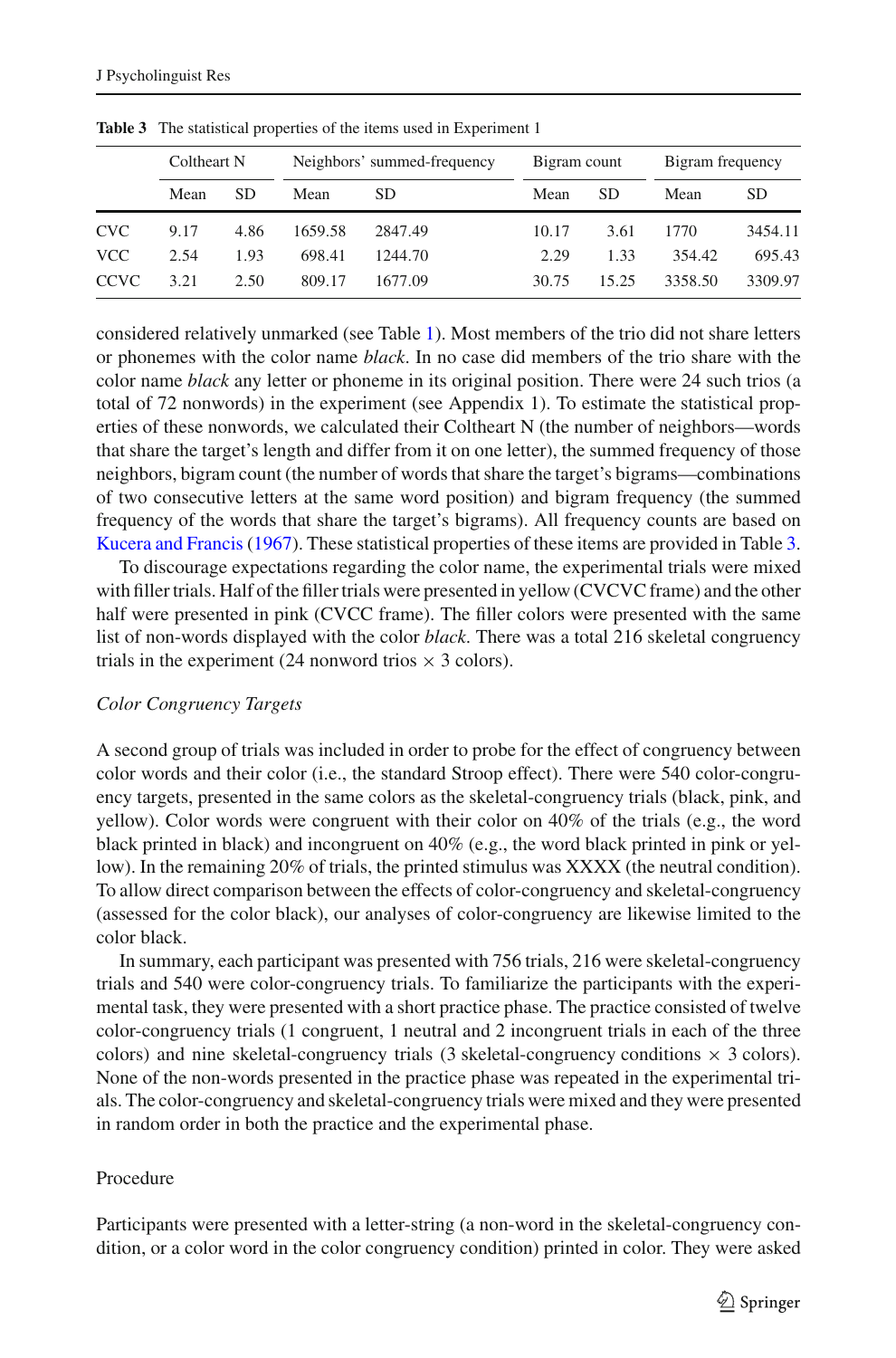to name the color of the printed stimulus and ignore its content. Each trial began with a fixation point, presented at the center of the computer screen for 500 ms. The fixation point was immediately replaced by a string of uppercase letters that remained on the screen until the participant responded. The experimenter next coded response accuracy. Slow responses (responses slower than 2,000 ms) and inaccurate responses were followed by a short warning signal in the form of a beep and a written message on the computer screen. The experiment was conducted using the Micro Experimental Lab program (MEL, Schneider 1988). The stimuli were presented in the colors black, yellow and pink (in the MEL program, these were coded as 0, 14, and 5, respectively) on a gray background (code 7 in the MEL program). Participants were tested individually in a dimly lit room.

#### **Results**

.47% of the total correct responses were lost due to microphone failures. To eliminate the effects of outliers, we excluded correct responses falling 2.5 SD above or below the relevant cell mean (less than 2% of the total observations in each of the cells).

The effects of color congruency (the congruency between the meaning of color words and the color *black*) and skeletal-congruency (the congruency between the skeletal frame of nonwords and the color *black*) were examined in separate one-way ANOVAs. The effect of skeletal-congruency was examined using participants  $(F_1)$  and items  $(F_2)$  as random variables. Because the color-congruency manipulation used three color-words, this effect was only assessed across participants. In this and all subsequent experiments, we adopt .05 as the level of statistical significance.

#### Color Congruency

Naming time and naming accuracy for the three color-congruency conditions are presented in Table [4.](#page-7-0) The effect of color congruency was significant in naming time  $(F_1(2, 84) =$ 187.29, MSe = 719.15) and naming accuracy  $(F_2(2, 84) = 65.34, \text{MSe} = .0006)$ . Planned comparisons showed that color naming was significantly slower  $(F(1, 84) = 210.48)$  and less accurate  $(F(1, 84) = 100.56)$  in the incongruent relative to the neutral condition. Conversely, color naming was significantly faster in the congruent  $(F(1, 84) = 14.74)$  relative to neutral condition. The congruent and neutral conditions did not differ reliably on naming accuracy  $(F(1, 84) < 1; n.s.).$ 

#### Skeletal-Congruency

Table [5](#page-8-0) presents mean naming time and accuracy for the three skeletal-congruency conditions. The effect of skeletal congruency was significant in the analysis of naming time

|             | Reaction time |    | Accuracy |      |
|-------------|---------------|----|----------|------|
|             | Mean          | SD | Mean     | SD   |
| Congruent   | 564           | 65 | .9972    | .006 |
| Neutral     | 586           | 64 | .9986    | .006 |
| Incongruent | 670           | 83 | .9449    | .43  |

<span id="page-7-0"></span>**Table 4** Color naming time (in ms) and accuracy (proportion correct) as a function of color-congruency with the color *black* (in Experiment 1)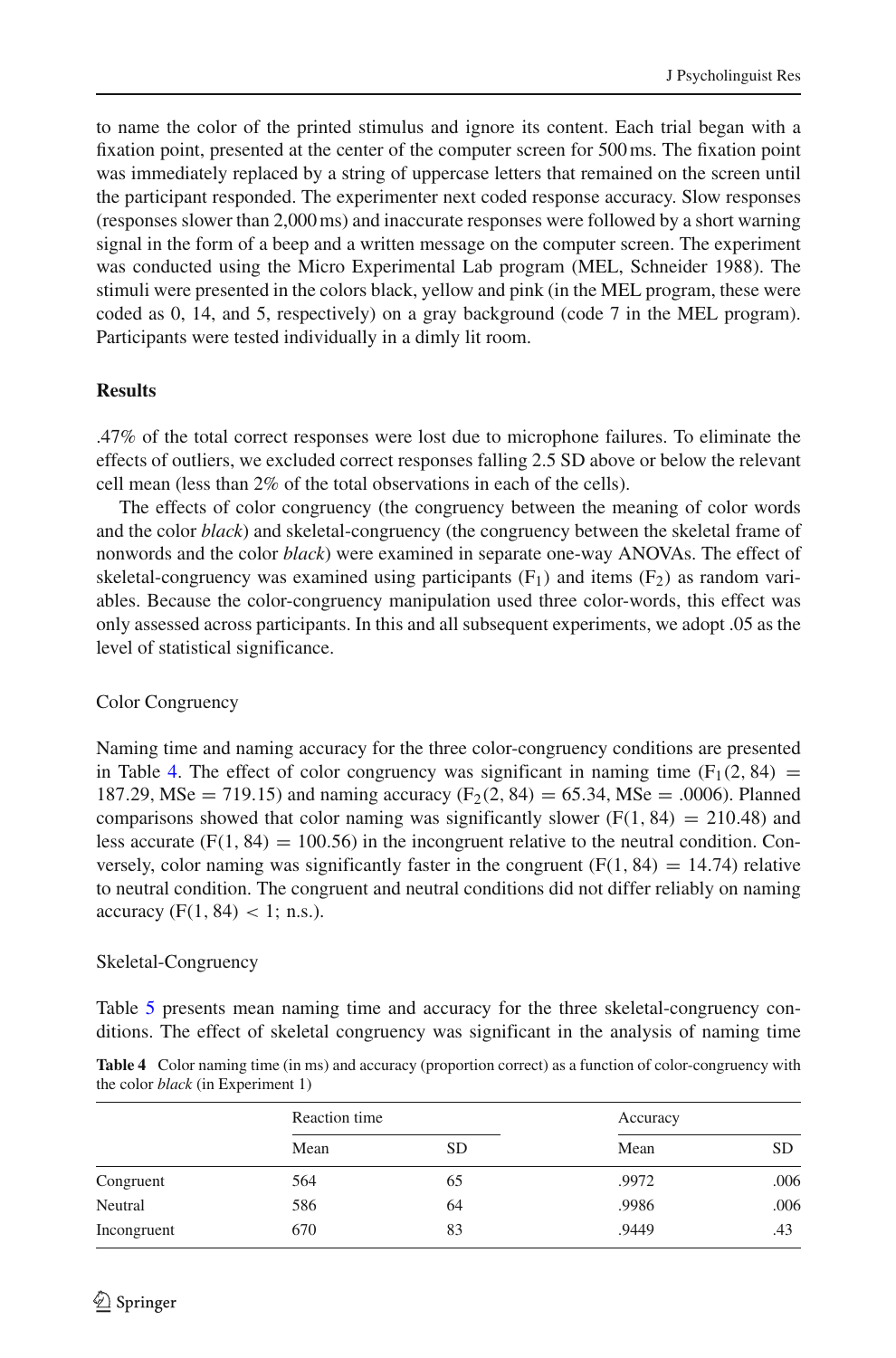|                |             | Reaction time |           | Accuracy |           |
|----------------|-------------|---------------|-----------|----------|-----------|
|                |             | Mean          | <b>SD</b> | Mean     | <b>SD</b> |
| CV-congruent   | <b>CCVC</b> | 595           | 16        | .9958    | .0083     |
| CV-incongruent |             |               |           |          |           |
| Unmarked       | <b>CVC</b>  | 614           | 18        | .9942    | .0093     |
| Marked         | <b>VCC</b>  | 601           | 16        | .995     | .0088     |

<span id="page-8-0"></span>Table 5 Color naming time (in ms) and accuracy (proportion correct) as a function of skeletal-congruency with the color *black* (in Experiment 1)

 $(F_1(2, 84) = 5.91; \text{MSe} = 641.57; F_2(2, 46) = 7.68; \text{MSe} = 284.14$ ), albeit not in naming accuracy  $(F_1(2, 84) < 1$ ; MSe = .0003; n.s.;  $F_2(2, 46) < 1$ ; MSe = .0001; n.s.). Planned comparisons revealed that readers named the color *black* significantly faster in the congruent CCVC condition than in the unmarked incongruent CVC condition  $(F_1(1, 84) = 12.39;$  $F_2(1, 46) = 14.48$ ). Color naming was further sensitive to the markedness of the incongruent frames: color naming was significantly slower in the unmarked incongruent CVC condition than in the marked incongruent VCC condition (F<sub>1</sub>(1, 84) = 6.50; F<sub>2</sub>(1, 46) = 7.39). In fact, responses to the incongruent VCC condition and the congruent CCVC condition did not differ significantly  $(F_1(1, 84) < 1; n.s.; F_2(1, 46) = 1.1809; n.s.).$ 

### **Discussion**

The findings of Experiment 1 suggest that readers are sensitive to skeletal congruency: participants named the color *black* (/blæk/) significantly faster given nonwords whose structure was congruent with the skeletal structure of the color name (a CCVC, e.g., GROP) compared to nonwords whose skeletal structure is a CVC, a structure incongruent with the skeletal structure of the color name  $(e.g., GOP)$ . The effect of congruency was further modulated by the markedness of the incongruent frame: color naming was significantly faster in the presence of VCC nonwords (e.g., OSP), nonwords whose skeletal structure is marked, relative to a CVC nonwords (e.g., GOP), nonwords whose skeletal structure is unmarked. The greater ease of ignoring incongruent VCC relative to CVC frames suggests that readers encode the sequencing of consonant and vowel slots, and that they favor CVC to VCC frames. This effect of markedness might also account for the failure of the incongruent VCC nonwords to inhibit color naming: the null effect of skeletal congruency might reflect the offsetting of the inhibitory effect of skeletal incongruency by the facilitation associated with the marked VCC structure. As a whole, these findings are consistent with the hypothesis that readers constrain the markedness of CV-frames.

# **Experiment 2**

Experiment 1 showed that people name the color *black* (a CCVC frame) faster in the presence of nonwords with a CCVC relative to a VCC frame. We attribute this result to the congruency between the skeletal frame of the color name and the printed nonword. On alternative explanation, the pattern of results might reflect the inherent properties of the frame, rather than their relationship to the color name. For example, the facilitation with the CCVC frame might be due to its greater length, rather than its congruency with the skeletal structure of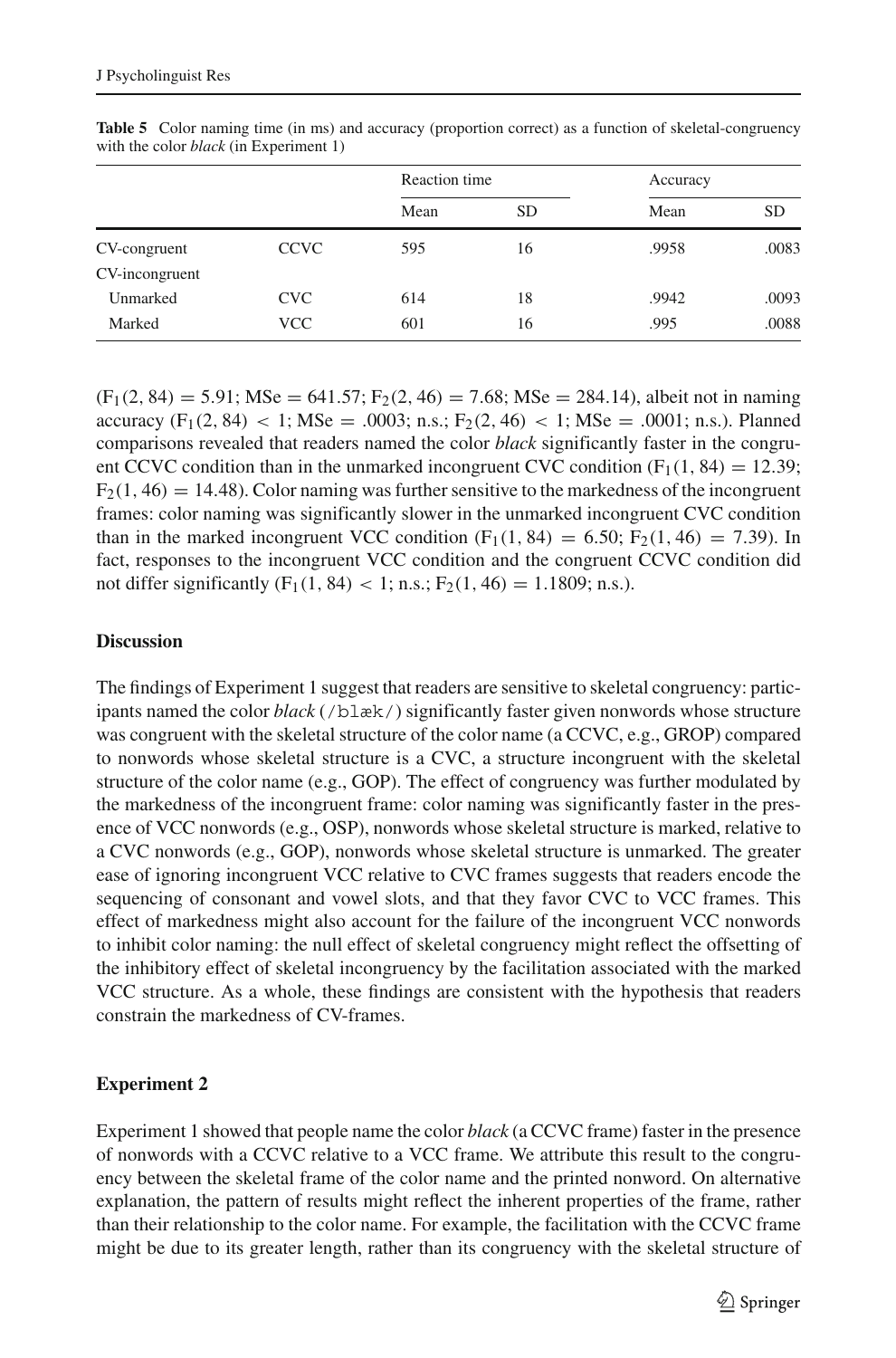<span id="page-9-0"></span>

| Skeletal frame | Non-word    |
|----------------|-------------|
| <b>CVC</b>     | TUP         |
|                |             |
| <b>CCVC</b>    | <b>TWUP</b> |
| <b>VCC</b>     | UPT         |
|                |             |

**Table 6** An illustration of the skeletal congruency targets used with the color RED used in Experiment 2

*black.* To adjudicate between these interpretations, it is necessary to compare the effects of these frames across color names of various frames. Accordingly, Experiment 2 gauges the effect of the same frames on naming the color *red,* a color name that manifests a CVC frame. Note that the CVC frame is now congruent with the color name whereas the CCVC frame is incongruent (see Table [6\)](#page-9-0). If the previous facilitation of *black* by CCVC relative to CVC nonwords is due to skeletal congruency, then the pattern of results should reverse with the color*red*: color naming should be faster in the presence of the congruent, CVC frame relative to the incongruent, CCVC and VCC frames.

In addition, Experiment 2 examines whether the effect of skeletal congruency depends on the markedness of the incongruent skeletal frames, VCC versus CCVC. These two incongruent frames differ with respect to the violation of the Onset and \*Complex constraints (see Table [1\)](#page-3-1): the VCC frame violates two constraints (Onset and \*Complex), whereas the CCVC frame violates only one (\*Complex). If the VCC frame is indeed dispreferred relative to the CCVC frame, then participants should ignore it more easily. Accordingly, color naming should be faster with marked incongruent items (VCC) relative to unmarked incongruent ones (CCVC).

# **Method**

# Participants

Twenty Florida Atlantic University students took part in the experiment in partial fulfillment of their course requirements. They were all native English speakers, and skilled readers, with normal or corrected vision. Reading skill was assessed by means of a non-word reading test administered at the end of the experiment.

#### Materials

As in Experiment 1, there were two groups of materials: a set of non-words whose skeletal congruency with the color name was manipulated (the skeletal-congruency targets), and a second set of color words, presented in different colors (the color congruency targets).

# *Skeletal Congruency Targets*

Skeletal-congruency targets were arranged in trios, including CVC, CCVC and VCC nonwords (e.g., GOM, GROM, OLM). There were 24 such trios in the experiment (see Appendix 2). As in Experiment 1, most nonwords did not share any letters or phonemes with the color name *red*, and in no case did a shared letter maintain its original position in the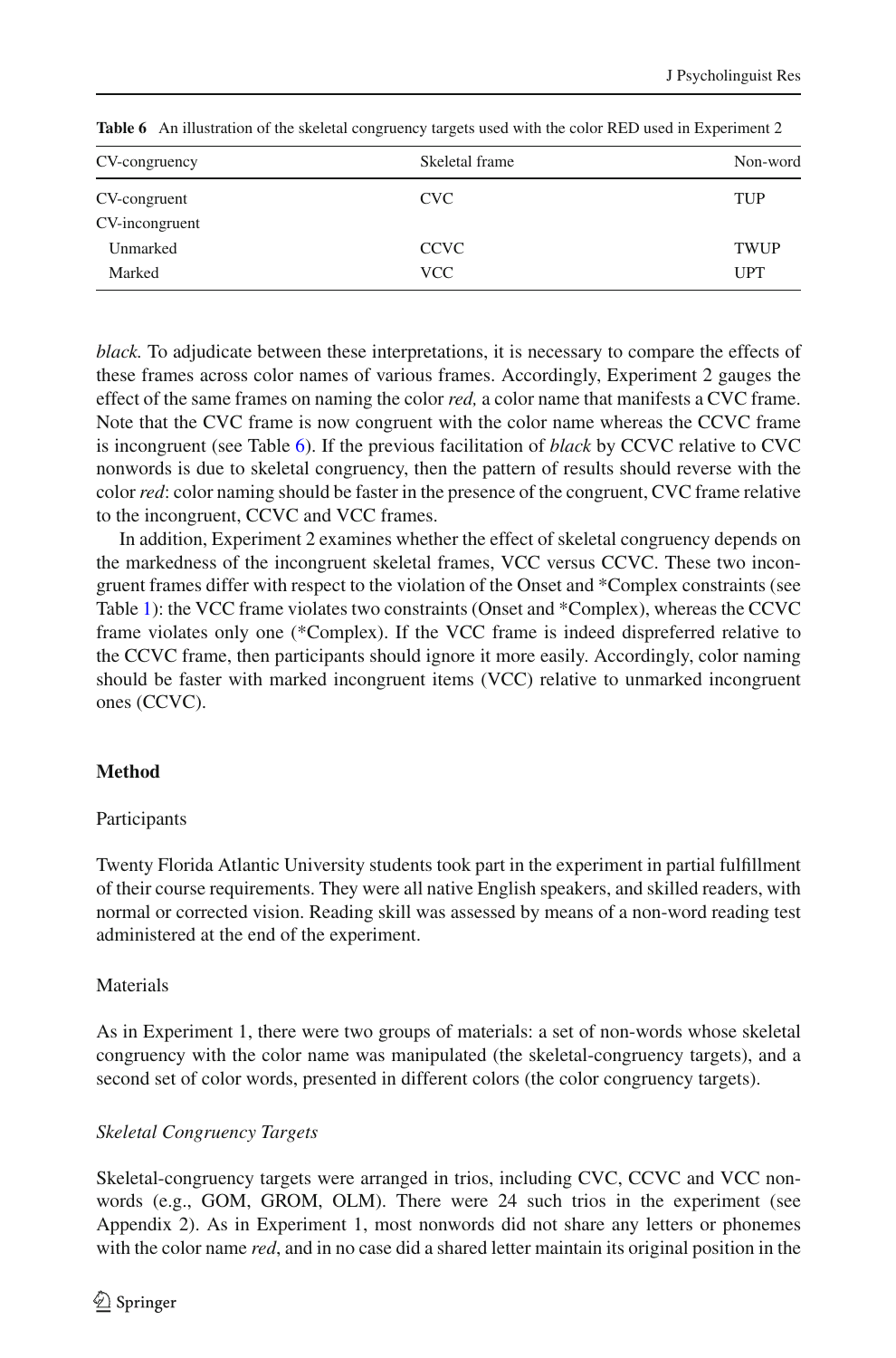<span id="page-10-0"></span>

|             | Coltheart N |           | Neighbors' Summed-frequency |         | Bigram count |       | Bigram frequency |           |
|-------------|-------------|-----------|-----------------------------|---------|--------------|-------|------------------|-----------|
|             | Mean        | <b>SD</b> | Mean                        | SD.     | Mean         | SD.   | Mean             | <b>SD</b> |
| <b>CVC</b>  | 8.25        | 4.92      | 3167.75                     | 4455.12 | 9.37         | 3.75  | 3250.5           | 4779.76   |
| <b>VCC</b>  | 2.41        | 2.12      | 686.37                      | 1240.27 | 2.04         | 1.43  | 402.13           | 684.93    |
| <b>CCVC</b> | 2.83        | 2.25      | 445.75                      | 1237.96 | 28.29        | 15.78 | 2699.46          | 3014.23   |

Table 7 The statistical properties of the items used in Experiment 2

color name. Because it was impossible to find a large number of phonotactically legal items that do not share letters with either *red* and *black* (the experimental colors in Experiments 2 and 1), it was necessary to construct a new set of items for this experiment. An inspection of the statistical properties of these items (see Table [7\)](#page-10-0) suggests that they are indeed comparable to the nonwords used in Experiment 1. A series of paired t-tests comparing the items representing each skeletal frames in the two experiments (e.g., the CVC nonwords in Experiments 1 and 2) showed that they did not reliably differ on their statistical properties (all  $p > .14$ ).

Our main interest is in the effect of congruency between the skeletal structure of these nonwords and color *red* (assessed by the experimental trials). As in Experiment 1, however, we attempted to discourage expectations regarding the color name by means of filler trials, presenting the same set of 72 nonwords with two additional colors, green and yellow. There were 216 color-congruency trials in the experiment (24 nonword triplets  $\times$  3 colors).

#### *Color-Congruency Targets*

To probe for the standard Stroop effect (the congruency between color words and their color) we also included color words in the experiment. There were 540 color-congruency trials (40% congruent, 40% incongruent and 20% neutral), presented in the same colors as the skeletal-congruency trials (red, green and yellow). As in Experiment 1, all analyses of color-congruency are based on the color *red*, the color used to gauge the effect of skeletal congruency.

In summary, each participant was presented with 756 trials, 216 were skeletal-congruency trials and 540 were color-congruency trials. To familiarize participants with the experimental task, they were presented with a short practice phase, as described in Experiment 1.

#### Procedure

The procedure was the same as in Experiment 1, with the only exception that stimuli were presented in the colors red, yellow, and green (in the MEL program, these were coded as 4, 14, and 2, respectively) on a black background (the color 0 in MEL).

#### **Results**

0.43% of the total correct responses were lost due to microphone failures. To eliminate the effect of outliers, we excluded correct responses falling 2.5 SD above or below the relevant cell mean (less than 3.2% of each of the cell means). The effects of color congruency (the congruency between color-words and the color*red*) and skeletal-congruency (the congruency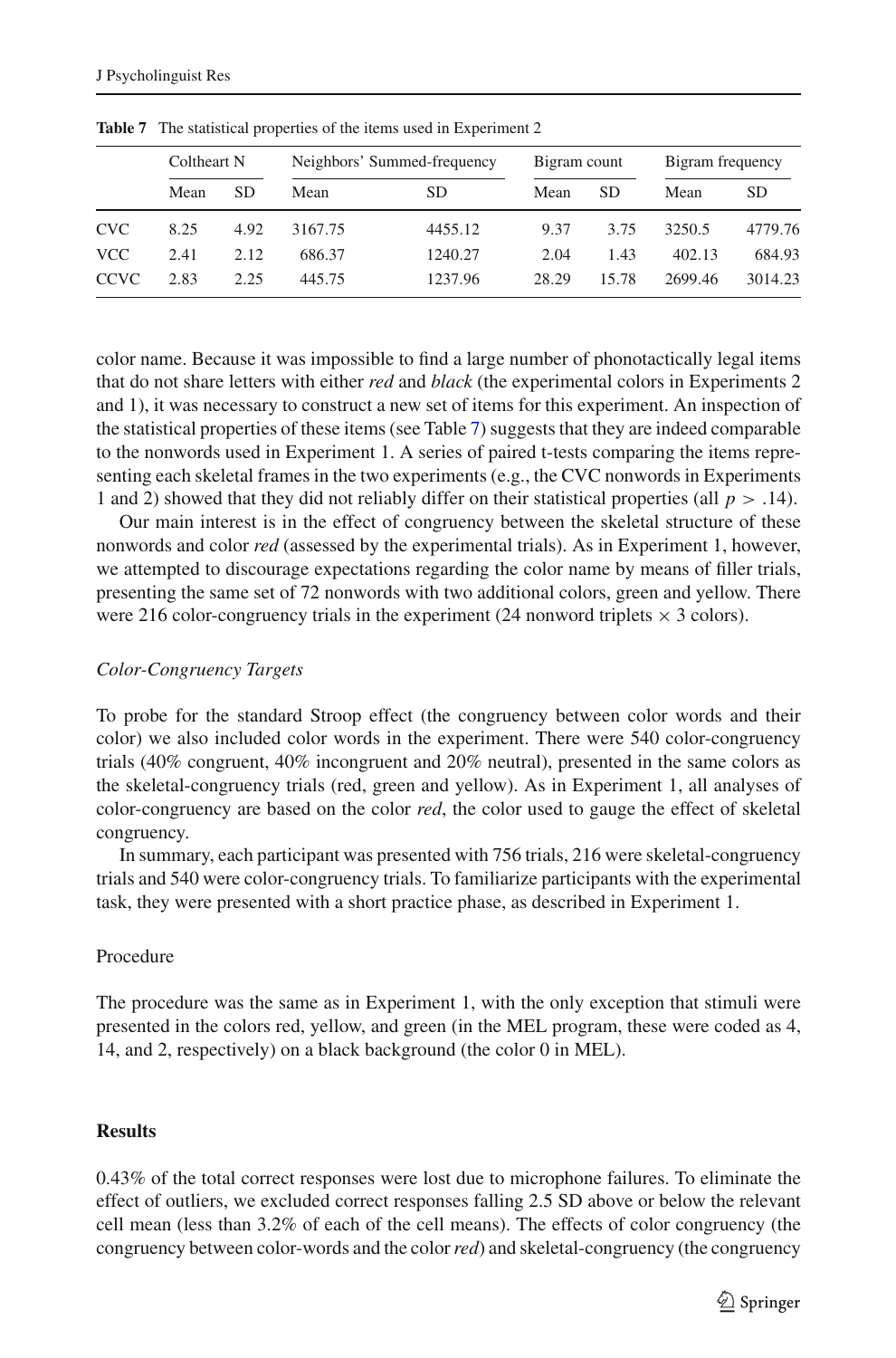between the skeletal frame of nonwords and the color *red*) were examined using separate one-way ANOVAs.

# *Color Congruency*

Mean naming time and accuracy as a function of color-congruency is presented in Table [8.](#page-11-1) A one-way ANOVA revealed a significant main effect of color congruency in both naming latency  $(F(2, 38) = 55.43$ , MSe = 1739.62) and accuracy  $(F(2, 38) = 26.13$ , MSe = 0.0009). Planned comparisons showed that color naming was significantly slower (F(1, 38)  $=$ 66.97) and less accurate (F(1, 38) = 34.57) in the incongruent relative to the neutral condition. The congruent and neutral conditions did not differ reliably on either speed or accuracy  $(F(1, 38) = 2.69, n.s.; and F(1, 38) < 1; n.s. respectively).$ 

# *Skeletal-Congruency*

Table [9](#page-11-0) presents naming time and accuracy as a function of skeletal congruency. The ANOVA on response time did not reveal a significant main effect of skeletal-congruency ( $F_1(2, 38)$ ) < 1, n.s.;  $F_2(2, 46)$  < 1; n.s.). Likewise, the effect of skeletal-congruency was not significant in the analysis of response accuracy  $(F_1(2, 38) < 1, n.s.; F_2(2, 46) < 1, n.s.).$ 

# **Discussion**

Experiment 2 was designed to investigate the source of the skeletal-congruency effects observed in Experiment 1. Recall that in Experiment 1, color naming was faster in the presence of CCVC relative to CVC nonwords, an effect we attribute to the congruency of CCVC nonwords with the skeletal frame of the color name *black*, /blæk/, a CCVC frame. To test this explanation, Experiment 2 investigated the effect of the same frames on naming the color

<span id="page-11-1"></span>

|             | Reaction time |           | Accuracy |       |
|-------------|---------------|-----------|----------|-------|
|             | Mean          | <b>SD</b> | Mean     | SD    |
| Congruent   | 606           | 80        | .999     | .0031 |
| Neutral     | 628           | 52        | .9925    | .0133 |
| Incongruent | 736           | 113       | .9375    | .054  |

**Table 8** Color naming time (in ms) and accuracy (proportion correct) as a function of color-congruency with the color *red* (in Experiment 2)

**Table 9** Color naming time (in ms) and accuracy (proportion correct) as a function of skeletal-congruency with the color *red* (in Experiment 2)

<span id="page-11-0"></span>

|                |             | Reaction time |           | Accuracy |           |
|----------------|-------------|---------------|-----------|----------|-----------|
|                |             | Mean          | <b>SD</b> | Mean     | <b>SD</b> |
| CV-congruent   | <b>CVC</b>  | 635           | 75        | .9955    | .0139     |
| CV-incongruent |             |               |           |          |           |
| Unmarked       | <b>CCVC</b> | 639           | 72        | .994     | .0147     |
| Marked         | <b>VCC</b>  | 633           | 71        | .9935    | .016      |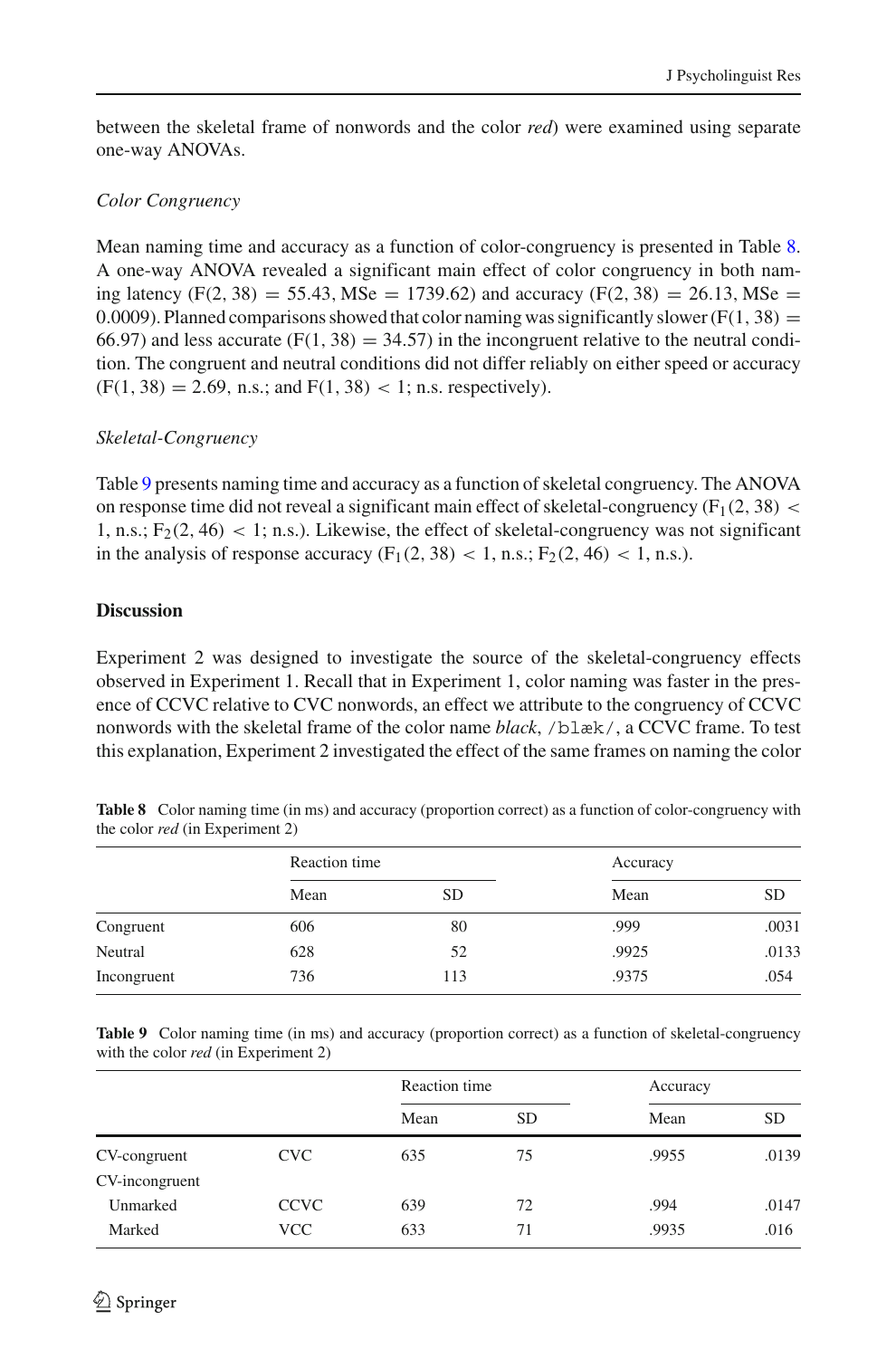*red*, whose name bears a CVC frame. If the advantage of the CCVC over the CVC frame is due to the internal properties of these frames, then similar findings should be obtained with *red*. Conversely, if the previous facilitation by the CCVC frame is due to its skeletal congruency with the color name, then the pattern should reverse with *red*. The results of Experiment 2 did not support either explanation: readers were utterly insensitive to the skeletal structure of the nonwords. This finding is not due to an across-the-board failure to process the printed stimuli, since the same experiment did yield a significant effect of color-congruency. Thus, the null effect of skeletal structure reflects either a failure to process nonword strings, or specifically, the assembly of their skeletal structure.

This null effect conflicts with the findings of Experiment 1, as well as previous research demon[strating](#page-20-2) [significant](#page-20-2) [effects](#page-20-2) [of](#page-20-2) [skeletal-congruency](#page-20-2) [using](#page-20-2) [the](#page-20-2) [color](#page-20-2) [red](#page-20-2) [\(](#page-20-2)Berent and Marom [2005\)](#page-20-2). Specifically, Berent and Marom observed that the color red was named significantly faster in the presence of congruent CVC nonwords relative to incongruent CCVVC or CCVCC nonwords. The same CVC items did not facilitate the naming of colors with incongruent frames (i.e., *green* and *yellow*), suggesting that these effects are not due to the inherent properties of CVC items. Indeed, subsequent experiments demonstrated that the advantage of CVC frames reverses in the presence of incongruent color names. Specifically, when presented with the color black, CVC nonwords inhibited color naming relative to CCVC nonwords. These findings suggest that readers automatically assemble the skeletal structure of CVC and CCVC nonwords, and they are sensitive to skeletal congruency. The failure of the same frames, CVC and CCVC, to affect color naming in the present experiment is thus puzzling.

A comparison of [Berent and Marom](#page-20-2) [\(2005](#page-20-2)) experiments to the present Experiment 2 suggests one major difference: Experiment 2 included VCC non-words, a frame that has not been used in our past research. Accordingly, the null effects found in Experiment 2 might be due to the inclusion of VCC items. Because this frame is similar in length to the structure of the color name red (a CVC), VCC nonwords might be difficult to ignore. The interference from the incongruent frame might have been particularly disruptive with the color *red* since its naming was overall slow—a comparison of the neutral conditions in Experiments 1 and 2 shows that the color *red* was named slower than *black* by about 42 ms. Likewise, *red* was named slower than *black* in each of the color- and skeletal-congruency conditions. The slower color identification could have exacerbated the interference from the incongruent conditions, especially the similar VCC condition, and encouraged participants to suppress the processing of the printed stimuli. Evidently, such an attempt to avoid reading was not fully successful, as participants could not abolish the effect of color-congruency with familiar color-words. It is nonetheless conceivable that the attempt to ignore the printed stimulus could be more successful given unfamiliar (hence, less automatized) novel words. Such selective, strategic suppression of nonword processing in the face of intact processing of color-words is reported in previous research (e.g., [Berent et al. 2006\)](#page-20-7).

As a preliminary assessment of the hypothesis that readers learn to suppress the processing of printed nonwords, we probed for changes in the effect of skeletal-congruency along the trials. We reasoned that a "no-reading" strategy should take time to develop. Accordingly, an effect of skeletal congruency might be seen at the beginning of the experiment, but not at its end. A post-hoc analysis suggested that at the first half of the experiment, color naming was faster with the congruent, CVC frame  $(M = 628 \text{ ms})$ , relative to the incongruent frames (CCVC =  $635 \text{ ms}$ ; VCC =  $643 \text{ ms}$ ). This trend was virtually erased in the second half (CVC = 630; CCVC = 637; & VCC = 628). However, the relevant interaction (2 half  $\times$  3 skeletal frames) was not significant (F(2, 46) < 1; n.s.). Moreover, because the order of the trials in the experiment was randomly determined, the two halves were not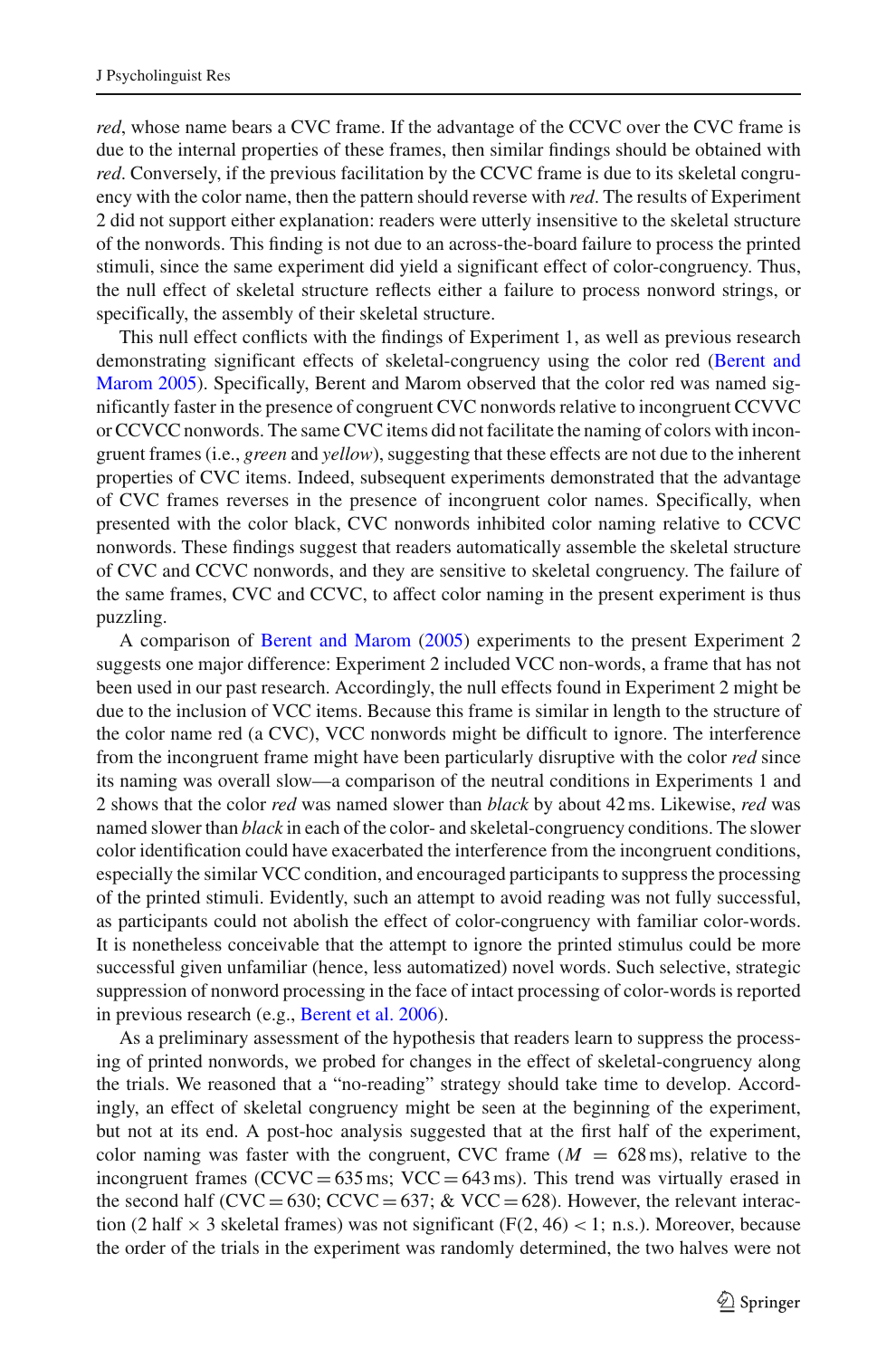balanced for the distribution of trials across conditions. Experiment 3 directly examines the hypothesis that participants learn to suppress nonword reading throughout the experiment by repeating the design of Experiment 2 while controlling for item composition at the two halves of the experiment.

# **Experiment 3**

Experiment 3 re-examines the effect of skeletal congruency on naming the color *red*. This experiment uses the same materials, design and procedure as in Experiment 2, while controlling for the composition of items in the first and second half of trials. If readers learn to suppress the processing of printed nonwords, then skeletal congruency effects might be found in the first, but not second half of the experiment. Thus, in the first half, readers should name the color red faster with the congruent (CVC) relative to the incongruent frames (CCVC & VCC). Moreover, the relatively unmarked incongruent frame (CCVC) should interfere with color naming more than the marked incongruent frame (VCC). In contrast, no skeletal congruency effects are expected in the second half.

# **Method**

# Participants

Twenty-six Florida Atlantic University students took part in the experiment in partial fulfillment of their course requirements. They were all native English speakers, and skilled readers, with normal or corrected vision. Reading skill was assessed by means of a reading test administered at the end of the experimental session.

# Materials

The materials were the same as in Experiment 2. These items were divided into two lists, A and B. Each list contained half of the non-words and half of the color words in each of the congruency conditions. Specifically, each list was matched for the distribution of congruent, neutral, and incongruent items in each of the three colors. Likewise, the non-word trios were randomly assigned to the two lists, and the two lists were further matched for the pairing of the nonwords with the three colors. Participants were presented with the two lists in counter-balanced order.

# Procedure

The procedure was the same as in Experiment 2. The participants were not aware that the materials were divided into two lists, and they had no break between the lists. The order of trials within a list was randomly determined.

# **Results**

.62% of the total correct responses were lost due to microphone failures. To eliminate the effect of outliers, we excluded correct responses falling 2.5 SD above the relevant cell means (less than 3.35% in each of the cell means). The effect of color congruency (the congruency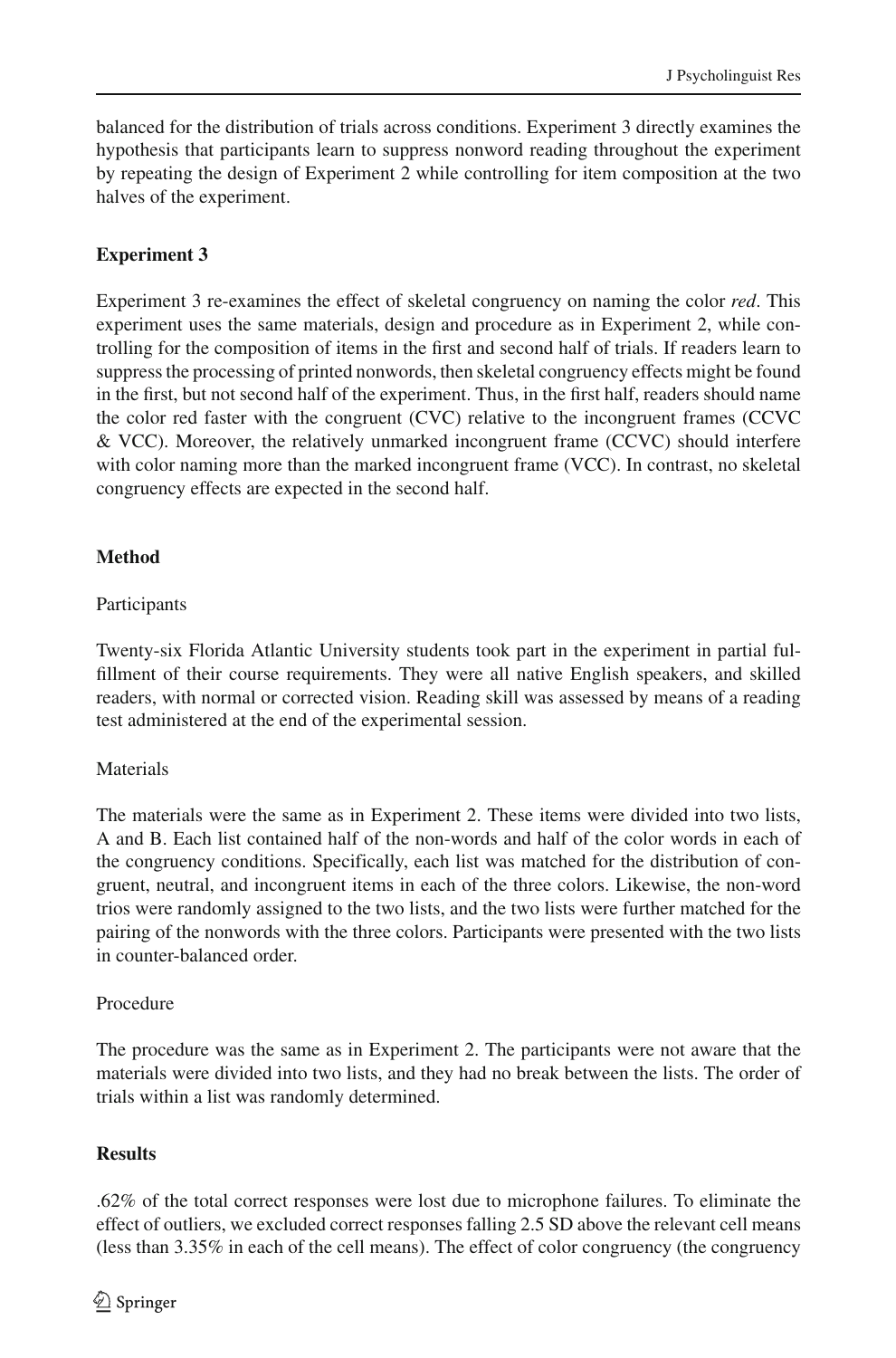|               | First half |           | Second half |           |
|---------------|------------|-----------|-------------|-----------|
|               | Mean       | <b>SD</b> | Mean        | <b>SD</b> |
| Reaction time |            |           |             |           |
| Congruent     | 629        | 88        | 630         | 83        |
| Neutral       | 653        | 83        | 635         | 81        |
| Incongruent   | 785        | 114       | 753         | 94        |
| Accuracy      |            |           |             |           |
| Congruent     | .9977      | .0082     | .9977       | .0082     |
| Neutral       | .9973      | .0137     | .9931       | .0195     |
| Incongruent   | .9592      | .044      | .9635       | .0279     |

<span id="page-14-0"></span>**Table 10** Color naming time (in ms) and accuracy (proportion correct) as a function of color-congruency and order (first vs. second half) in Experiment 3

between the color word and the color in which it was displayed) and skeletal-congruency (the congruency between the skeletal frame of the nonword and its color name) were assessed separately.

# Color Congruency

Mean naming latency and accuracy as a function of color-congruency and order (first vs. second half) are presented in Table [10.](#page-14-0) A two-way ANOVA (3 color congruency  $\times$  2 order) revealed a significant main effect of color congruency ( $F(2, 50) = 100.06$ ; MSe = 3, 050.91;  $F(2, 50) = 29.41$ ; MSe = .001, for response time and accuracy, respectively). The effect of list order approached significance in response time  $(F(1, 25) = 3.51; MSe = 2, 833.76, p <$ .08), albeit not in response accuracy  $(F(1, 50) = 1; n.s.)$ . However, the effect of colorcongruency was reliably modulated by order in the analysis of response time  $(F(2, 50) =$ 4.52; MSe = 761.63; for response accuracy,  $F < 1$ ). The simple main effect of order was significant only in the incongruent condition  $(F(1, 25) = 8.76; MSe = 1,460.04)$ , suggesting that participants ignored the incongruent condition more easily in the second half compared to the first one. Nonetheless, the simple main effect of congruency was significant in both the first (F(2, 50) = 96.62; MSe = 1, 889.02; F(2, 50) = 16.55; MSe = .00008; for response time and response accuracy, respectively) and second ( $F(2, 50) = 65.60$ ; MSe = 1, 923.52; F(2, 50) = 23.45; MSe = .0004; for response time and response accuracy, respectively) halves of the experiment. Planned comparisons showed that, in each half, responses to the incongruent were significantly slower  $(F(1, 50) = 119.77; F(1, 50) =$ 94.28; for the first and second half, respectively) and less accurate  $(F(1, 50) = 24.57; F(1, 50)$  $= 29.81$ ; for the first and second half, respectively) relative to the neutral condition. Responses to the congruent and neutral condition did not differ significantly on response accuracy  $(F < 1)$ , in both halves). However, response to the congruent condition tended to be faster compared to the neutral condition in the first  $(F(1, 50) = 3.81, p < .06)$ , but not in the second half  $(F < 1)$ .

# Skeletal-Congruency

Figure [2](#page-15-1) plots naming time as a function of skeletal structure and order (first vs. second half). The corresponding accuracy means are presented in Table [11.](#page-15-0) These effects were assessed in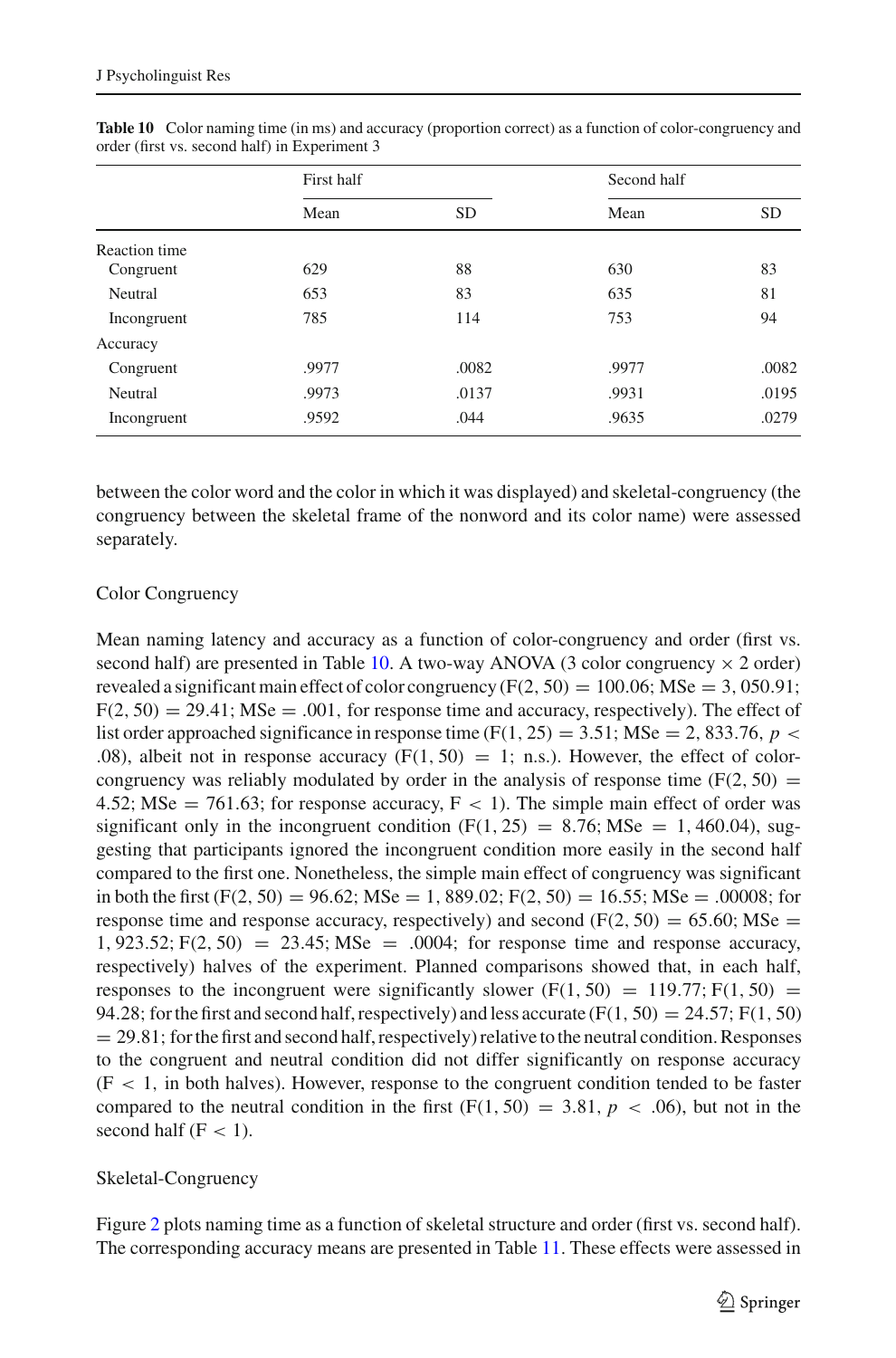

<span id="page-15-0"></span>**Table 11** Naming accuracy (proportion correct) as a function of order (first vs. second half) and skeletal congruency with the color *red* (Experiment 3)

|                | CV structure | First half |           | Second Half |       |
|----------------|--------------|------------|-----------|-------------|-------|
|                |              | Mean       | <b>SD</b> | Mean        | SD    |
| CV-congruent   | <b>CVC</b>   | .997       | .0157     | .997        | .027  |
| CV-Incongruent |              |            |           |             |       |
| Unmarked       | <b>CCVC</b>  | .991       | .0261     | .99         | .0157 |
| Marked         | VCC.         | .997       | .0157     | .99         | .0379 |

a two-way ANOVA (3 skeletal frames  $\times$  2 order) on response time and response accuracy. The analysis of response accuracy did not yield any significant effects (all  $F < 1.2$ ). Likewise, the analysis of naming time did not yield a significant main effect of skeletal congruency  $(F_1(2, 50) = 1.60$ ; MSe = 1232.39;  $F_2(2, 46) = 1.40$ ; MSe = 1242.96; n.s.), a result consistent with the findings of Experiment 2. However, there was a significant main effect of list order  $(F_1(1, 25) = 6.75$ ; MSe = 3100.85;  $F_2(1, 23) = 8.73$ ; MSe = 2097.89). Moreover, the interaction was significant by items  $(F_2(2, 46) = 3.46; MSe = 1099.62)$  and marginally significant by participants (F<sub>1</sub>(2, 50) = 2.76; MSe = 1351.74; *p* < .075). Accordingly, the effect of skeletal congruency was assessed separately for the first and second halves of the experiment using planned comparisons.

In the first half of the experiment, readers named the color *red* significantly faster in the CVC congruent condition relative to each of the incongruent conditions, both the unmarked incongruent CCVC condition (F<sub>1</sub>(1, 50) = 5.81; F<sub>2</sub>(1, 46) = 5.91) and the marked incongruent VCC condition  $(F_1(1, 50) = 5.52; F_2(1, 46) = 4.97)$ . Conversely, in the second half of the experiment, responses to the congruent, CVC condition did not differ from either of the incongruent skeletal conditions (All  $F < 1$ ).

#### **Discussion**

<span id="page-15-1"></span>**Fig. 2** Color naming time as a function of skeletal congruency in the first and second halves of Experiment 3. *Error bars* reflect confidence interval for the difference between the means

Experiment 3 examined whether readers learn to suppress the processing of printed nonwords throughout the experimental session. To assess learning, we examined the effect of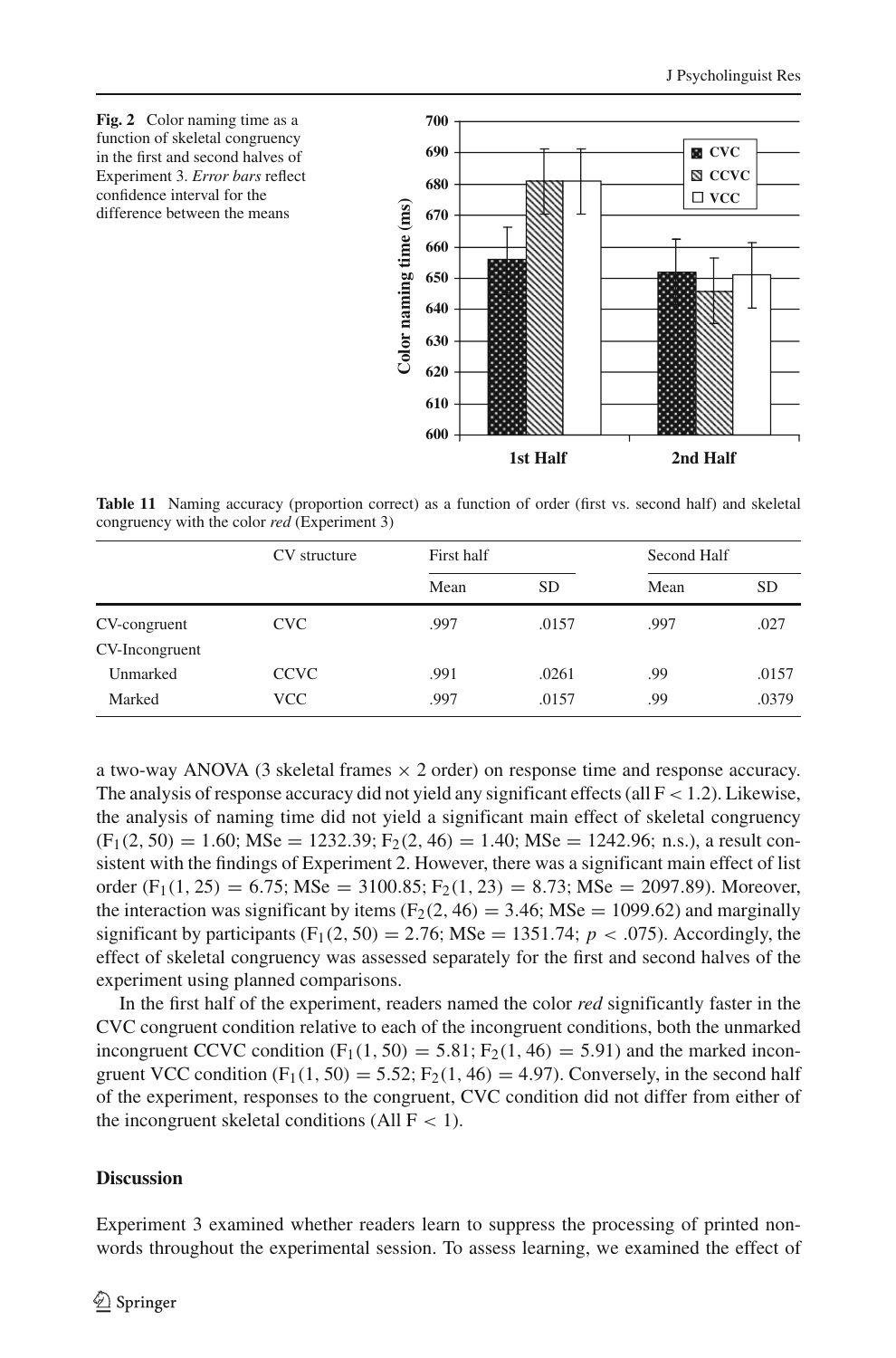skeletal-congruency in the first and second half of the experiment. We found that the effect of list order modulated the effects of color congruency and skeletal congruency. Our manipulation of color congruency showed that participants were better able to ignore incongruent color-words in the second half of the experiment. Similar evidence of strategic learning was observed in the analysis of skeletal congruency. An analysis of the first half of trials yielded a reliable effect of skeletal congruency: Color naming was significantly faster in the presence of the congruent, CVC, items relative to the incongruent, VCC and CCVC items, which, in turn, did not differ from each other. In contrast, no significant effects of skeletal congruency were obtained in the second half. A comparison of the two halves suggests that the elimination of the skeletal-congruency effect might reflect a release from inhibition. Specifically, the congruent CVC items yielded similar response time in the first and second half (656 and 652 ms, respectively). In contrast, responses to the incongruent conditions were reduced by about 30 ms in the second half compared to the first. These findings suggest that readers learn to disregard the printed stimulus throughout the experimental session. This strategic blocking of the printed stimulus is incomplete, as it did not eliminate the effect of color-congruency. Because color words are highly familiar, their processing might be more automatic, and consequently, more resistant to suppression by learning relative to the processing of novel-letter strings. Conversely, the differences in the vulnerability of the color- and skeletal-congruency to learning might reflect the greater automaticity of processing a word's meaning compared to its skeletal structure. Because the stimuli used to assess skeletal and color congruency differed on their familiarity, our results do not allow us to discriminate between these interpretations. Either way, it appears that the suppression of the effect of skeletal congruency in Experiments 2 and 3 is due to strategic learning acquired throughout the experimental session.

Although the effects of skeletal congruency can be suppressed, it is nonetheless remarkable that, in the absence of learning (i.e., in the first half of trials), participants were sensitive to the skeletal structure of nonwords which they were instructed to ignore. CVC nonwords, whose skeletal structure was congruent with the color name *red* facilitated color naming, whereas incongruent VCC and CCVC nonwords impaired color naming. These results converge with the findings of Experiment 1 to suggest that readers compute the skeletal structure of printed words automatically.

#### **General Discussion**

Three experiments investigated the effect of linguistic knowledge on skilled reading. As a case study, we examined the role of skeletal structure in the representation of novel printed words. Previous linguistic and psycholinguistic research has suggested that speakers encode the skeletal structure of spoken words. Linguistic evidence further indicates that certain skeletal frames are universally preferred to others. Our goal here was to determine whether readers assemble the skeletal structure of printed nonwords automatically, and whether they are further equipped with preferences for certain skeletal frames. To this end, we manipulated the congruency between the skeletal structure of color names (e.g., *red*, a CVC) and the skeletal structure of novel words which participants were asked to ignore (e.g., GOP, a CVC). We also examined whether skeletal frames that are universally infrequent and violate grammatical markedness constraints (i.e., *marked* frames) are dispreferred to more frequent structures that violate fewer constraints (i.e., *unmarked* frames).

The results of Experiments 1 and 3 suggest that readers are sensitive to the congruency between the skeletal structure of color names and nonwords which they were asked to ignore.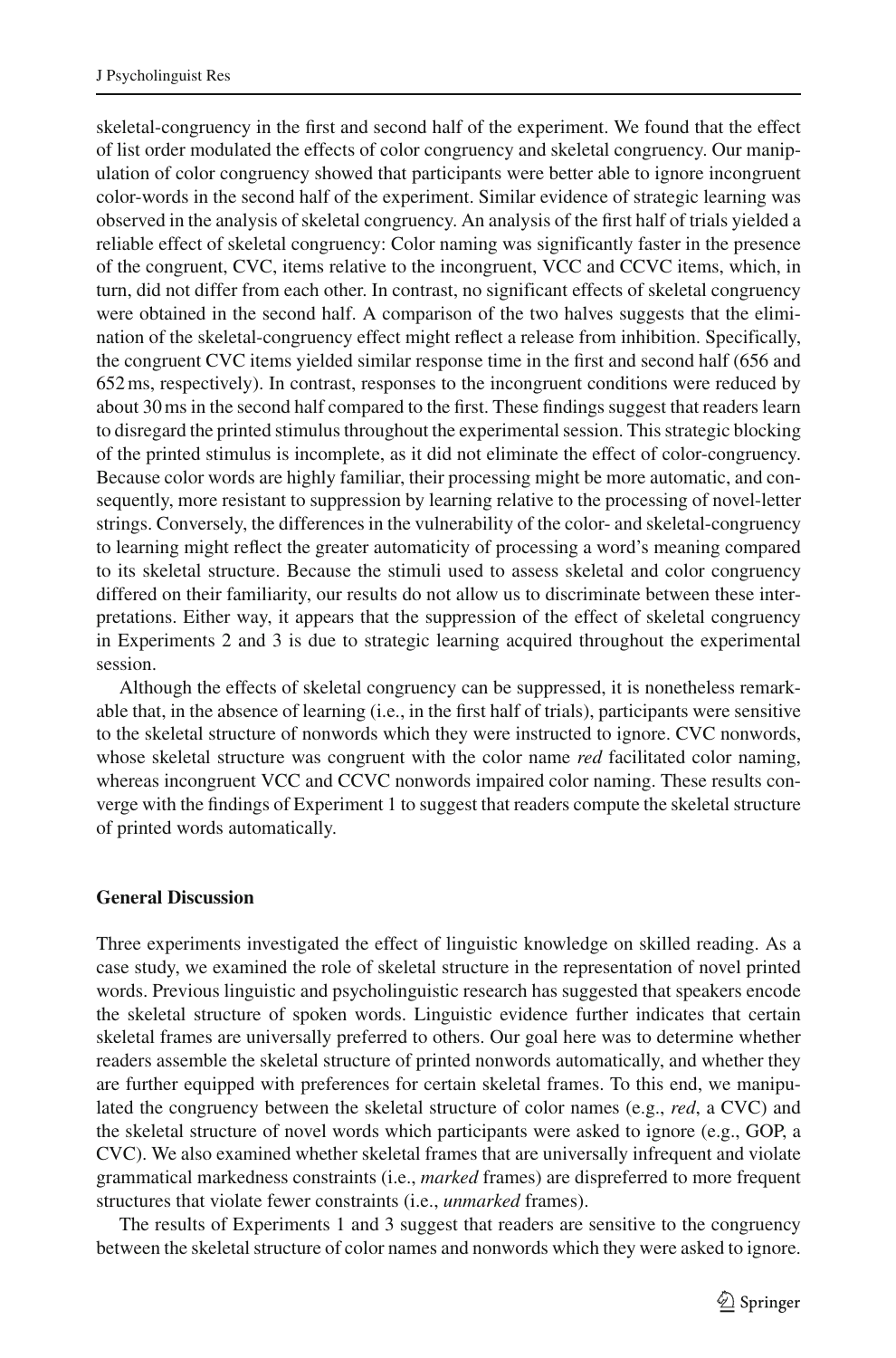<span id="page-17-0"></span>

In Experiment 1, the color *black* (/blæk/, a CCVC frame) was named faster with CCVC relative to CVC nonwords (see Fig. [3\)](#page-17-0). By contrast, CVC nonwords facilitated color naming relative to CCVC with the color *red*, a CVC frame (in Experiment 3). In both cases, skeletal congruency was determined by the abstract ordering of consonant and vowel slots, rather than by shared letters or phonemes. A comparison of the two experiments by means of an ANOVA (2 experiments  $\times$  3 skeletal frames) indeed yielded a significant interaction  $(F_1(2, 134) = 9.74$ , MSe = 931.86;  $F_2(2, 92) = 8.13$ , MSe = 861.41). The reversal in the effect of the same two frames, CVC and CCVC, depending on the color name (e.g., red vs. black) must be due to their skeletal congruency with the color name, rather than their internal properties (e.g., the frequency of CVC frames or the statistical properties of the CVC items).

Although participants in our experiments were sensitive to the skeletal structure of novel printed words, the computation of skeletal frames was subject to some strategic control. The results of Experiment 2 indicated no sensitivity to skeletal structure with the color *red*, a finding we attributed to strategic suppression of processing the printed stimuli. Indeed, Experiment 3 revealed systematic changes in skeletal congruency throughout the experimental session: in the first half of trials, participants were highly sensitive to skeletal congruency, whereas in the second half, there was a release from the inhibition by incongruent frames, resulting in the elimination of the skeletal-congruency effect altogether. Unlike the color*red*, there was no evidence for such learning with the color *black*, in Experiment 1.[2](#page-17-1) The strategic learning with *red* might be triggered by the similarity of the interfering VCC frame to the color name and the relative difficulty in naming the color *red*, evident by its slower naming time relative to *black*. Such control could reflect either a global suppression of processing the printed stimulus or one that is specific to the computation of skeletal frames—our results cannot adjudicate between these possibilities. These findings underscore participants' ability to exercise strategic adjustment in the Stroop task (e.g., [Berent et al. 2006](#page-20-7); [Besner 2001](#page-20-8); [Crump et al. 2006;](#page-21-27) [Kello et al. 2000](#page-21-28); [Raz et al. 2005](#page-21-29); [Tzelgov et al. 1992a\)](#page-21-26). It is nonetheless remarkable that, in the absence of learning (e.g., at the beginning of Experiment 3),

<span id="page-17-1"></span><sup>&</sup>lt;sup>2</sup> A comparison of the first versus second halves of Experiment 1 showed comparable effects of skeletal congruency (In the first half:  $CCVC = 608 \text{ ms}$ ;  $CVC = 620 \text{ ms}$ ;  $VCC = 607 \text{ ms}$ ; In the second:  $CCVC = 604 \text{ ms}$ ;  $CVC = 618$  ms;  $VCC = 609$ ). The skeletal congruency  $\times$  order (first vs. second half) interaction did not approach significance (In naming time:  $F_1(2, 84) < 1$ ; n.s.;  $F_2(2, 46) = 1.416$ ; MSe = 969.2327; In naming accuracy:  $F_1(2, 84) < 1$ ; n.s.;  $F_2(2, 46) < 1$ ; n.s.).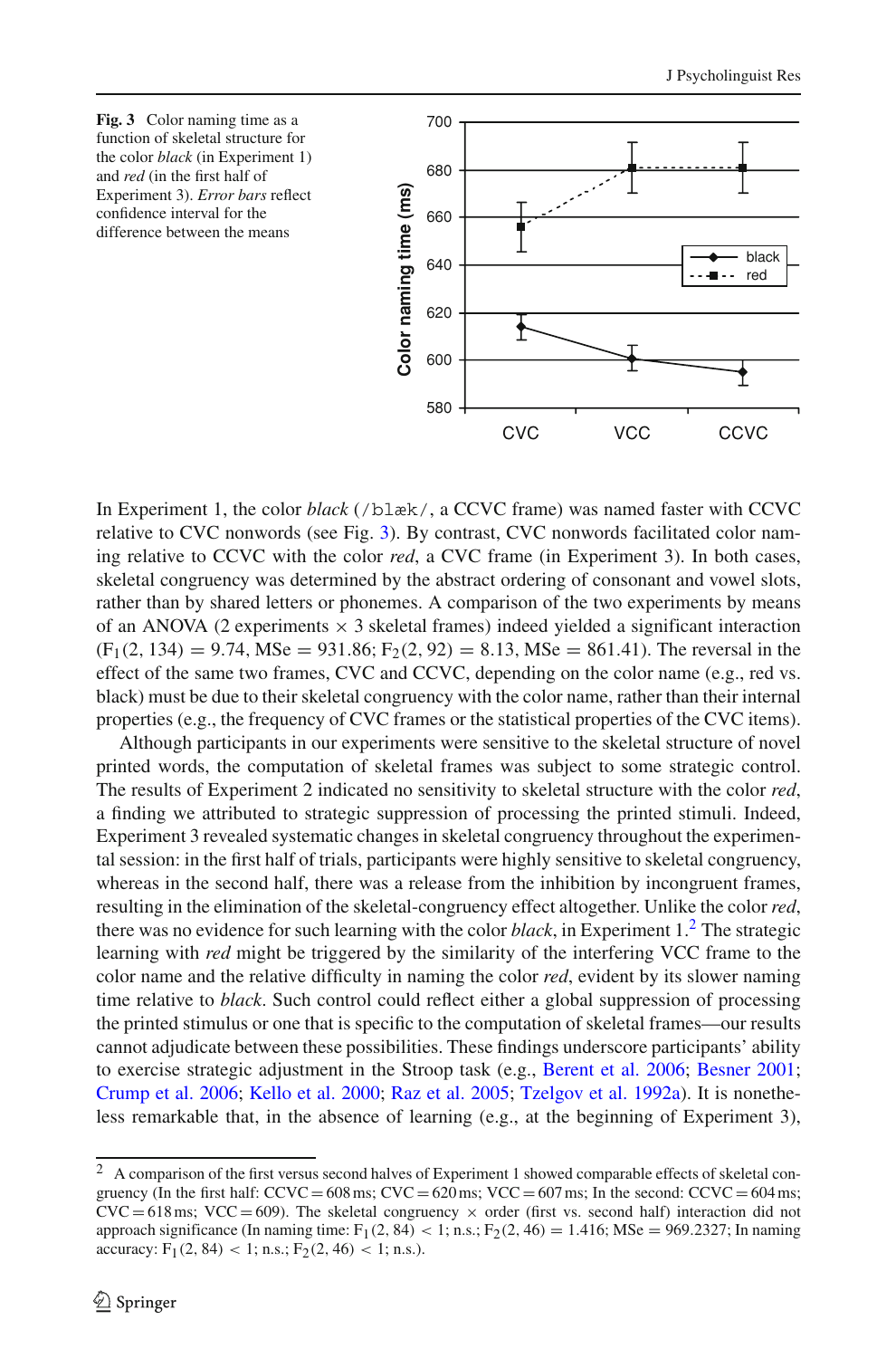participants are sensitive to the congruency between the skeletal structure of color names and printed nonwords which they are asked to ignore.

Although participants were sensitive to skeletal congruency, not all skeletal frames were treated alike. Experiment 1 compared two incongruent skeletal frames: a VCC and CVC. We noted that across languages, VCC frames are less frequent. Likewise, VCC frames are more marked, in the sense that they incur a more severe violation of grammatical well-formedness constraints, called markedness constraints. We reasoned that if CVC frames are preferred to VCC (based on either grammatical markedness or frequency), then incongruent VCC frames should be ignored more easily than CVC frames. The results of Experiment 1 supported this prediction: color naming with the marked incongruent VCC frame was significantly faster relative to the less marked CVC frame. Another test of skeletal preferences was conducted in Experiment 3. Here, we compared among the marked VCC and the less marked CCVC frames, which were both incongruent with the color name *red.* Unexpectedly, responses to these two frames did not differ. The absence of a preference for CCVC vs. VCC frames in our experiment could be due to the fact that, contrary to our predictions, VCC is no more marked than CCVC. This explanation, however, is countered by the greater frequency of CCVC relative to VCC words in English (758 vs. 70), an observation consistent with the view of CCVC as preferred to VCC. On an alternative explanation, the lack of a CCVC preference is due to specific properties of the Stroop manipulation. Note that the two frames differ on the location of the complex constituent: CCVC manifests a complex onset, whereas VCC manifests a complex coda. Although our analysis (presented in Table [1\)](#page-3-1) considers onset and coda complexity as equally marked, there is evidence that participants in the Stroop task are more sensitive to onset structure [\(Bibi et al. 2000\)](#page-20-9). The salience of the onset could have underscored the violation of \*Complex in CCVC nonwords, and offset the expected disadvantage of VCC items (due to their lack of onset). An investigation of this possibility awaits future research. The results of Experiment 1 nonetheless suggest that readers might favor frames that are universally frequent and well-formed to less frequent and less optimal ones.

These preferences also shed light on the nature of skeletal representations. Recall that linguistic evidence has supported two competing models for the skeleton: a CV-model, assigning distinct slots for consonants and vowels, versus an X-slot model, assigning generic slots, irrespective of consonant/vowel status. To illustrate, on the CV model, the words *act* and *cat* are assigned different frames, CVC and VCC respectively, whereas on the X-slot, they are represented alike, as XXX. Our results allow us to adjudicate between these proposals: participants in Experiment 1 named the color *black* slower with CVC compared to VCC frames—frames that differ only on the arrangement of consonants and vowels. These results suggest that the representation available to readers assigns distinct skeletal slots to consonants and vowels (i.e., a CV-skeleton). Nonetheless, these findings do not allow us to assess the source of skeletal preferences. Because the type frequency of CVC/VCC frames in English correlates with their grammatical markedness, we cannot determine whether the observed preferences reflect the grammatical properties of these frames or their statistical distribution. Either way, linguistic knowledge concerning spoken language appears to be available in the representation of print.

Readers' sensitivity to the skeletal structure of stimuli that they are asked to ignore suggests that the effect of linguistic knowledge on reading is automatic. Moreover, the observation of such effects for nonwords, stimuli whose skeletal structure is not stored, suggests that readers compute the skeleton using a productive process that assembles skeletal frames from print. These conclusions reaffirm the role of linguistic knowledge in shaping the representation assembled to print.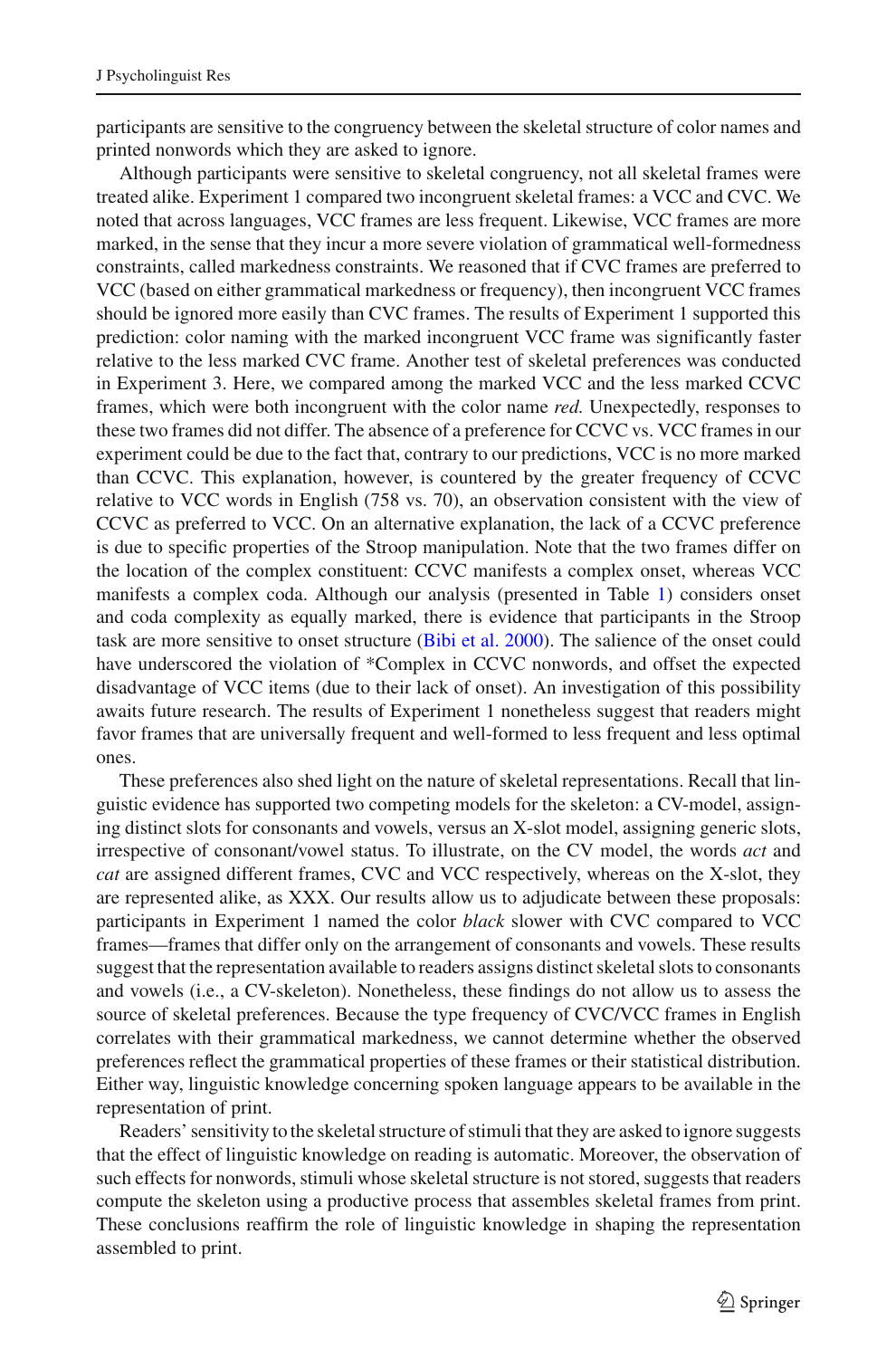# **Appendix 1**

See Table [12.](#page-19-1)

<span id="page-19-1"></span>

| CV-congruent | CV-incongruent |              |  |  |
|--------------|----------------|--------------|--|--|
|              | Unmarked (CVC) | Marked (VCC) |  |  |
| <b>GROP</b>  | <b>GUF</b>     | <b>OSP</b>   |  |  |
| <b>TREP</b>  | <b>TEP</b>     | <b>EPT</b>   |  |  |
| TWUD         | TUD            | <b>UST</b>   |  |  |
| FREG         | <b>REG</b>     | <b>ERD</b>   |  |  |
| <b>GRUD</b>  | <b>RUD</b>     | <b>URB</b>   |  |  |
| <b>FROP</b>  | <b>FUP</b>     | OMP          |  |  |
| <b>TRUP</b>  | <b>TUP</b>     | <b>UPT</b>   |  |  |
| <b>DRUF</b>  | <b>DUR</b>     | <b>UNT</b>   |  |  |
| <b>TWEL</b>  | <b>TER</b>     | <b>ELT</b>   |  |  |
| <b>DRUT</b>  | <b>DUT</b>     | <b>ULT</b>   |  |  |
| <b>DROF</b>  | <b>DOF</b>     | OLF          |  |  |
| <b>TROB</b>  | <b>TOB</b>     | <b>OLB</b>   |  |  |
| <b>TWOF</b>  | <b>TOF</b>     | <b>ONT</b>   |  |  |
| <b>FRUB</b>  | <b>FUB</b>     | <b>ULB</b>   |  |  |
| <b>TWUM</b>  | <b>TUS</b>     | <b>ULM</b>   |  |  |
| <b>FLOT</b>  | <b>FOT</b>     | <b>OLT</b>   |  |  |
| <b>GROM</b>  | <b>GOM</b>     | <b>OLM</b>   |  |  |
| <b>FRUT</b>  | <b>FUT</b>     | <b>UFT</b>   |  |  |
| <b>FROD</b>  | <b>LOD</b>     | <b>ELD</b>   |  |  |
| <b>TREB</b>  | LEB            | <b>ELB</b>   |  |  |
| <b>FROT</b>  | <b>FEP</b>     | <b>OST</b>   |  |  |
| <b>TRET</b>  | <b>TEF</b>     | <b>EST</b>   |  |  |
| <b>FRUP</b>  | <b>RUP</b>     | <b>USP</b>   |  |  |
| <b>DWOP</b>  | <b>DOP</b>     | <b>OLP</b>   |  |  |

**Table 12** The targets presented with the experimental colors *black* (Experiment 1)

# **Appendix 2**

See Table [13.](#page-19-0)

|  | Table 13 The targets presented with the experimental colors red (Experiments 2 and 3) |  |  |  |  |  |
|--|---------------------------------------------------------------------------------------|--|--|--|--|--|
|--|---------------------------------------------------------------------------------------|--|--|--|--|--|

<span id="page-19-0"></span>

| CV-congruent | CV-incongruent  |              |  |  |
|--------------|-----------------|--------------|--|--|
|              | Unmarked (CCVC) | Marked (VCC) |  |  |
| <b>GOM</b>   | <b>GROM</b>     | <b>OLM</b>   |  |  |
| <b>FOS</b>   | <b>FLON</b>     | <b>OSP</b>   |  |  |
| <b>TUS</b>   | <b>TWUS</b>     | AST          |  |  |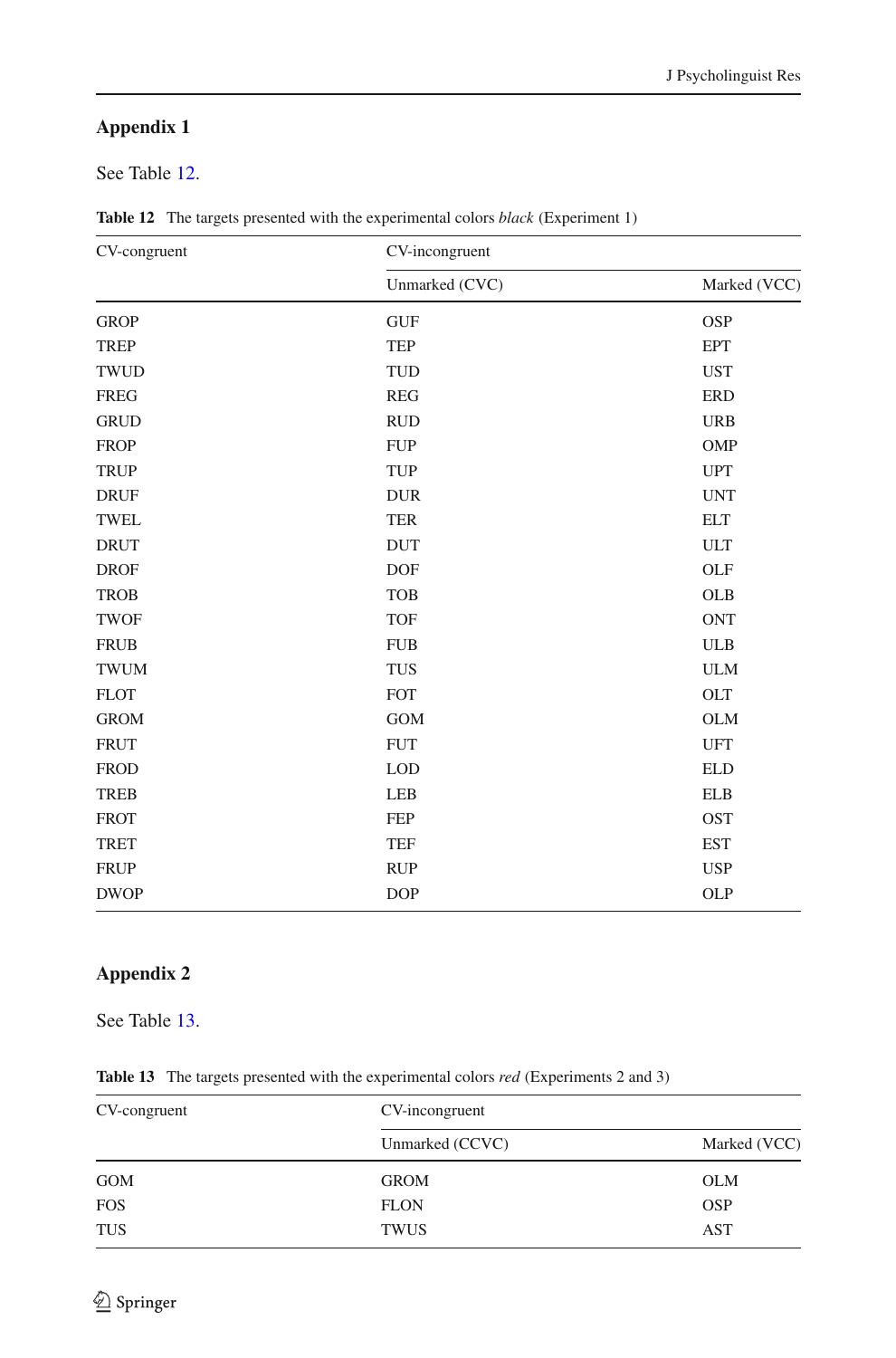| <b>Table 13</b> continued |
|---------------------------|
|---------------------------|

| CV-congruent | CV-incongruent  |              |  |  |
|--------------|-----------------|--------------|--|--|
|              | Unmarked (CCVC) | Marked (VCC) |  |  |
| <b>FEK</b>   | <b>FREK</b>     | <b>ESK</b>   |  |  |
| <b>TUP</b>   | <b>TRUP</b>     | <b>UPT</b>   |  |  |
| <b>DUR</b>   | <b>DRUF</b>     | <b>UNT</b>   |  |  |
| <b>DUT</b>   | <b>DRUT</b>     | <b>ULT</b>   |  |  |
| <b>DOF</b>   | <b>DROF</b>     | OLF          |  |  |
| <b>TOB</b>   | <b>TROB</b>     | <b>OLB</b>   |  |  |
| <b>TOF</b>   | TWUF            | <b>ONT</b>   |  |  |
| <b>FUB</b>   | <b>FRUB</b>     | <b>ULB</b>   |  |  |
| <b>DOM</b>   | <b>DWOM</b>     | <b>ULM</b>   |  |  |
| <b>FOT</b>   | <b>FLOT</b>     | <b>OLT</b>   |  |  |
| <b>FUF</b>   | <b>FRUF</b>     | <b>ULF</b>   |  |  |
| <b>FUT</b>   | <b>FLUT</b>     | <b>UFT</b>   |  |  |
| CAS          | <b>CLUT</b>     | <b>UCT</b>   |  |  |
| <b>FOL</b>   | <b>FROT</b>     | <b>OST</b>   |  |  |
| <b>FUP</b>   | <b>FRUP</b>     | <b>USP</b>   |  |  |
| <b>DOP</b>   | <b>DWOP</b>     | <b>OLP</b>   |  |  |
| <b>GUF</b>   | <b>GLUF</b>     | <b>ULK</b>   |  |  |
| <b>TIS</b>   | TWIB            | ILB          |  |  |
| <b>GAK</b>   | <b>GLAK</b>     | ICT          |  |  |
| GUK          | <b>GRUK</b>     | <b>USK</b>   |  |  |
| <b>FAM</b>   | <b>FLUP</b>     | <b>ULD</b>   |  |  |

#### **References**

- <span id="page-20-1"></span>Abramson, M., & Goldinger, S. D. (1997). What the reader's eye tells the mind's ear: Silent reading activates inner speech. *Perception and Psychophysics, 59*, 1059–1068.
- <span id="page-20-0"></span>Berent, I. (1997). Phonological priming in the lexical decision task: Regularity effects are not necessary evidence for assembly. *Journal of Experimental Psychology: Human Perception and Performance, 23*, 1727–1742.
- <span id="page-20-3"></span>Berent, I., Bouissa, R., & Tuller, B. (2001). The effect of shared structure and content on reading nonwords: Evidence for a CV skeleton. *Journal of Experimental Psychology: Learning, Memory, and Cognition, 27*, 1042–1057.
- <span id="page-20-6"></span>Berent, I., Lennertz, T., Jun, J., Moreno, M. A., & Smolensky, P. (2008). Language universals in human brains. *Proceedings of the National Academy of Sciences, 105*, 5321–5325.
- <span id="page-20-2"></span>Berent, I., & Marom, M. (2005). The skeletal structure of printed words: Evidence from the Stroop task. *Journal of Experimental Psychology: Human Perception & Performance, 31*, 328–338.
- <span id="page-20-5"></span>Berent, I., Steriade, D., Lennertz, T., & Vaknin, V. (2007). What we know about what we have never heard: Evidence from perceptual illusions. *Cognition, 104*, 591–630.
- <span id="page-20-7"></span>Berent, I., Tzelgov, J., & Bibi, U. (2006). The autonomous computation of morphophonological structure in reading: Evidence from the Stroop task. *The Mental Lexicon, 1*(2), 201–230.
- <span id="page-20-8"></span>Besner, D. (2001). The myth of ballistic processing: Evidence from the Stroop's paradigm. *Psychonomic Bulletin and Review, 8*, 324–330.
- <span id="page-20-9"></span>Bibi, U., Tzelgov, J., & Henik, A. (2000). Stroop effect in words that differ from color words in one letter only. *Psychonomic Bulletin & Review, 7*, 678–683.
- <span id="page-20-4"></span>Boudelaa, S., & Marslen-Wilson, W. D. (2004). Abstract morphemes and lexical representation: The CV-Skeleton in Arabic. *Cognition, 92*, 271–303.